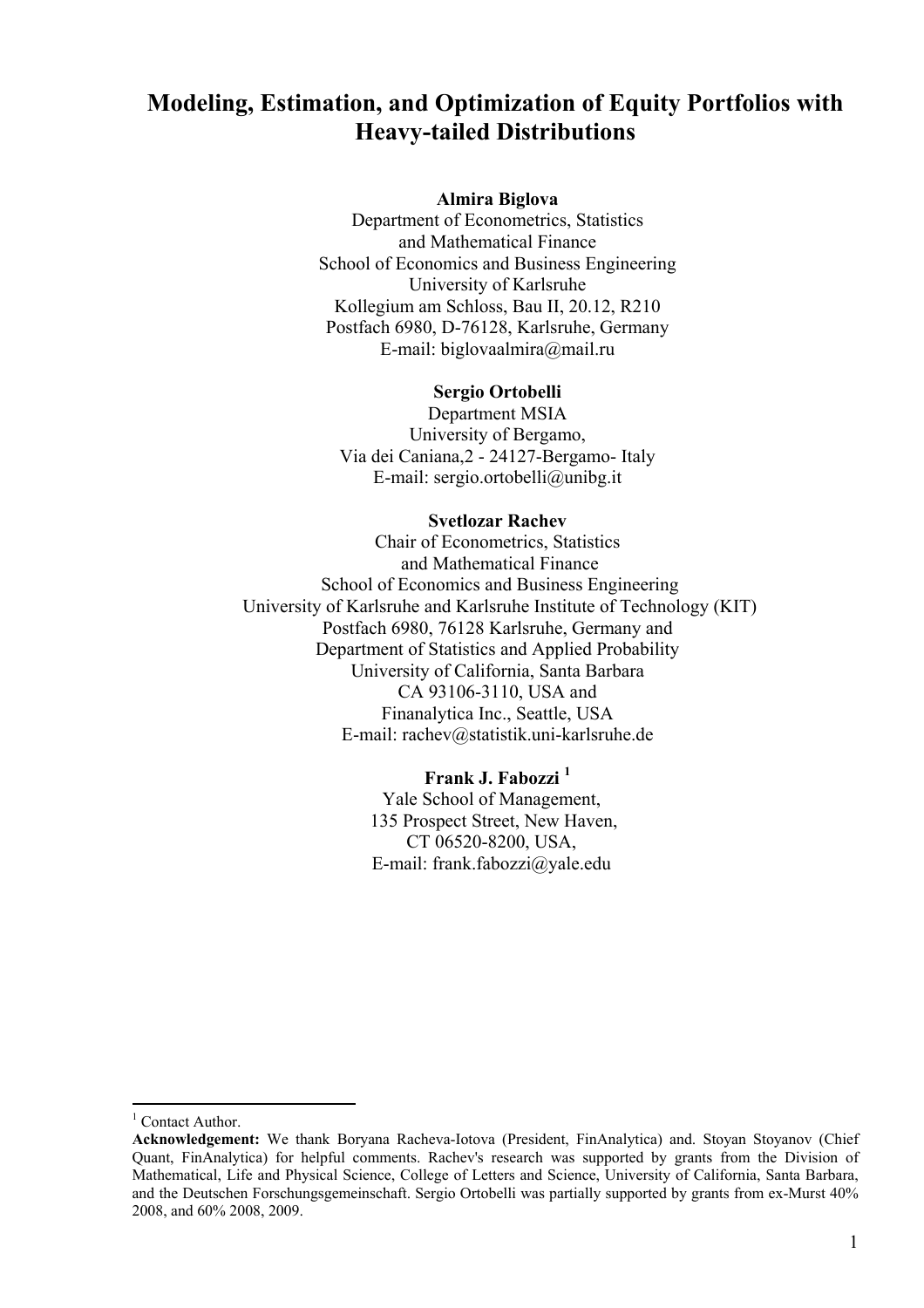# **Modeling, Estimation and Optimization of Equity Portfolios with Heavy-tailed Distributions**

# **Abstract:**

In this chapter we provide a methodology to solve dynamic portfolio strategies considering realistic assumptions regarding the return distribution. First, we analyze the empirical behavior of some equities, suggesting how to approximate an historical return series with a factor model that accounts for most of the variability and proposing a methodology to generate realistic return scenarios. Then we examine the profitability of some reward-risk strategies based on a forecasted evolution of the returns. Since several studies in behavioral finance have shown that most investors in the market are neither risk averters nor risk lovers, we discuss the use of portfolio strategies based on the maximization of performance measures consistent with these investors' preferences. We first argue the computational complexity of reward-risk portfolio selection problems and then we compare the optimal sample paths of the future wealth obtained by performing reward-risk portfolio optimization on simulated data.

# *1 Introduction*

The purpose of this paper is to model and forecast the behavior of financial asset returns in order to optimize the performance of portfolio choices. In particular, we deal with three fundamental themes in portfolio theory: (1) the reduction of dimensionality of the portfolio problem, (2) the generation of future scenarios, and (3) the maximization of the portfolio performance in a reward-risk plane consistent with investor's behavior. To do so, we suggest a methodology to simulate the joint behavior of future returns to which we apply portfolio selection strategies. For this purpose we consider the recent historical observations of some equities, paying attention to the modeling of all distributional aspects of the financial series. The empirical analysis performed on these series suggest that they exhibit (1) asymmetry and heavy tailedness and (2) volatility clustering such that calm periods are generally followed by highly volatile periods and vice versa. Moreover, the findings suggest that the dependence model has to be flexible enough to account for the asymmetry of central dependence and, even more importantly, dependence of the tail events ("huge losses go together"). It is no surprise that the Gaussian distributional assumption is rejected for the financial series in our study. In fact, these results are largely confirmed by several empirical studies.<sup>2</sup>

In searching for an acceptable model to describe the dependence structure, we first perform a principal components analysis (PCA) to identify the main portfolio factors whose variance is significantly different from zero. By doing so, we obtain the few components that explain the majority of the return volatility, resulting in a reduction of the dependence structure dimension. In order to simulate realistic future return scenarios, we distinguish between the approximation of PCA-residuals and PCA-factors. The sample residuals obtained from the factor model are well approximated with an ARMA(1,1)-GARCH(1,1) model with stable innovations. As a result, we suggest simulating them independently by the simulated factors. Next, we examine the behavior of each factor with a time-series process belonging to the ARMA-GARCH family with stable Paretian innovations and we suggest modeling dependencies with an asymmetric Student  $t$  copula valued on the innovations of the factors.<sup>3</sup> By doing so, we take into account the stylized facts observed in financial markets such as clustering of the volatility effect, heavy tails, and skewness. We then separately model the dependence structure between them.

It is well known that the classic mean-variance framework is not consistent with all investors' preferences. According to several studies, any realistic way of optimizing portfolio performance should maximize upside potential outcomes and minimize the downside outcomes.

 2 For a summary of studies, see Rachev and Mittnik (2000), Balzer (2001), Rachev *et al.* (2005), and Rachev *et al*.

<sup>(2007).</sup>  3 See Sun *et al.* (2008) and Biglova *et al.* (2008).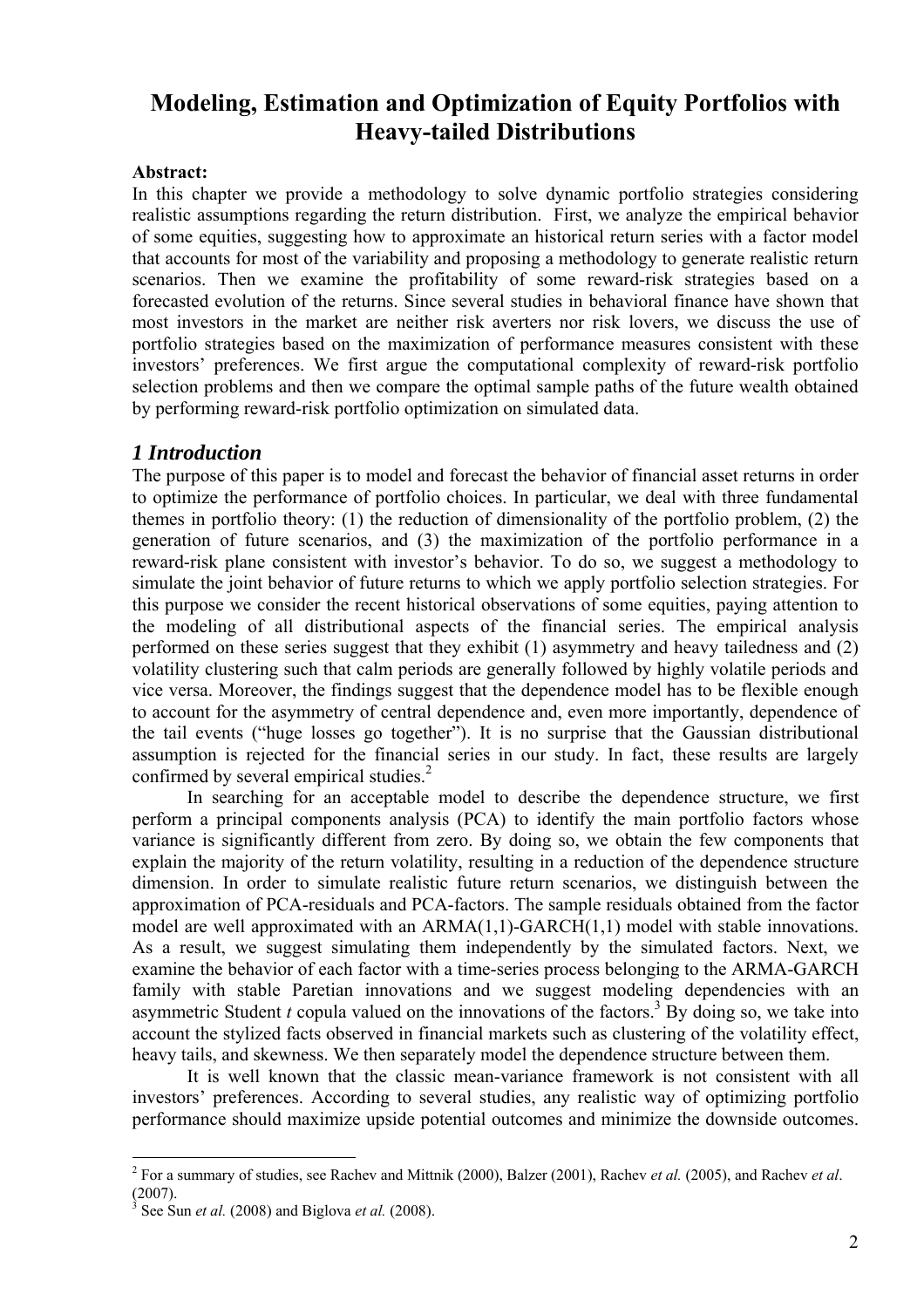For this reason, the portfolio literature since about the late 1990s has proposed several alternative approaches to portfolio selection.<sup>4</sup> In particular, in this chapter we analyze portfolio selection models based on different measures of risk and reward. However, the resulting optimization problems consistent with investors' preferences could present more local optima. Thus we propose solving them using a heuristic for global optimization.5 Finally, we compare the *ex-post* sample paths of the wealth obtained with the maximization of the Sharpe ratio and of the other performance measures applied to simulated returns.<sup>6</sup>

The chapter is organized as follows. In Section 2 we provide a brief empirical analysis of the dataset used in this study. In Section 3 we examine a methodology to build scenarios based on a simulated copula. In Section 4 we provide a comparison among different strategies. Our conclusions are summarized in Section 5.

# *2 Empirical Evidence from the Dow Jones Industrial Average Components*

For purposes of our study, we analyze 30 stocks that were components of the Dow Jones Industrial Average (DJIA) on  $10/03/2008$ .<sup>7</sup> In particular, we investigate the log returns for 1837 daily observations from 6/14/2001 to 10/03/2008 for each of the 30 stocks. Central theories in finance and important empirical studies assume that asset returns follow a normal distribution. The justification of this assumption is often cast in terms of its asymptotic approximation. However this can be only a partial justification because the Central Limit Theorem for normalized sums of independent and identically distributed (i.i.d.) random variables determines the domain of attraction of each stable law.<sup>8</sup> Therefore, it is not surprising that when we consider tests for normality such as the Jarque-Bera and Kolmogorv-Smirnov tests (with a 95% confidence level) that the null hypothesis of normality for the daily log returns is rejected for 24 of the 30 stocks. However if we test the stable Paretian assumption with a 95% confidence level employing the Kolmogorv-Smirnov statistic, we have to reject the null hypothesis only for four of the 30 stocks. Moreover, observing the covariation of the last two years of our data (whose time include also the period of the failure of Lehman Brothers), we deduce that the tails of the return distribution should consider (1) asymmetry of dependence and (2) dependence of the tail events. Therefore, the dependence model cannot be approximated with a multivariate normal distribution because it fails to describe both phenomena.<sup>9</sup>

Even from these preliminary tests it is reasonable to conclude that the assumption of i.i.d. returns and conditional homoskedasticity is not the best model to approximate the return evolution of all equities. Since the prices observed in the market involve information on past market movements, we should consider the return distribution conditioned on information contained in past return data, or a more general information set. The class of autoregressive moving average (ARMA) models is a natural candidate for conditioning on the past of a return series. However, the conditional volatility of ARMA models is independent of past realizations while empirical evidence shows that conditional homoskedasticity is often violated in financial data. In particular, we observe volatility clusters on returns series. Such behaviour is captured by autoregressive conditional heteroskedastic models  $(ARCH)^{10}$  and their generalization  $(GARCH)$ 

<sup>&</sup>lt;sup>4</sup> See Balzer (2001), Biglova *et al.* (2004), Rachev *et al.* (2008), Ortobelli *et al.* (2009).

<sup>&</sup>lt;sup>5</sup> See Angelelli and Ortobelli (2009).

<sup>&</sup>lt;sup>6</sup> See Sharpe (1994), Biglova *et al.* (2004, 2009).

<sup>&</sup>lt;sup>7</sup> These stocks are: ALCOA INC .(AA), AMER EXPRESS INC (AXP), BOEING CO (BA), BK OF AMERICA CP (BAC), CITIGROUP INC (C), CATERPILLAR INC (CAT), CHEVRON CORP (CVX), DU PONT E I DE NEM (DD), WALT DISNEY-DISNEY C (DIS), GEN ELECTRIC CO (GE), GEN MOTORS (GM), HOME DEPOT INC (HD), HEWLETT PACKARD CO (HPQ)., IBM, Intel Corporation (INTC), JOHNSON AND JOHNS DC (JNJ), JP MORGAN CHASE CO (JPM), KRAFT FOODS INC (KFT), COCA COLA (KO), MCDONALDS (MCD), 3M COMPANY (MMM), MERCK CO INC (MRK), Microsoft Corporation (MSFT), PFIZER INC (PFE), PROCTER GAMBLE CO(<u>PG</u>), AT&T INC (<u>T</u>), UNITED TECH (<u>UTX),</u> VERIZON COMMUN (<u>VZ</u>), WAL MART STORES (<u>WMT</u>), EXXON MOBIL CP(<u>XOM</u>).<br><sup>8</sup> See Zolatorev (1986).

<sup>&</sup>lt;sup>9</sup> See, for example, Rachev and Mittnik (2000), Rachev *et al.* (2005), and Rachev *et al.* (2007). <sup>10</sup> See Engle (1982).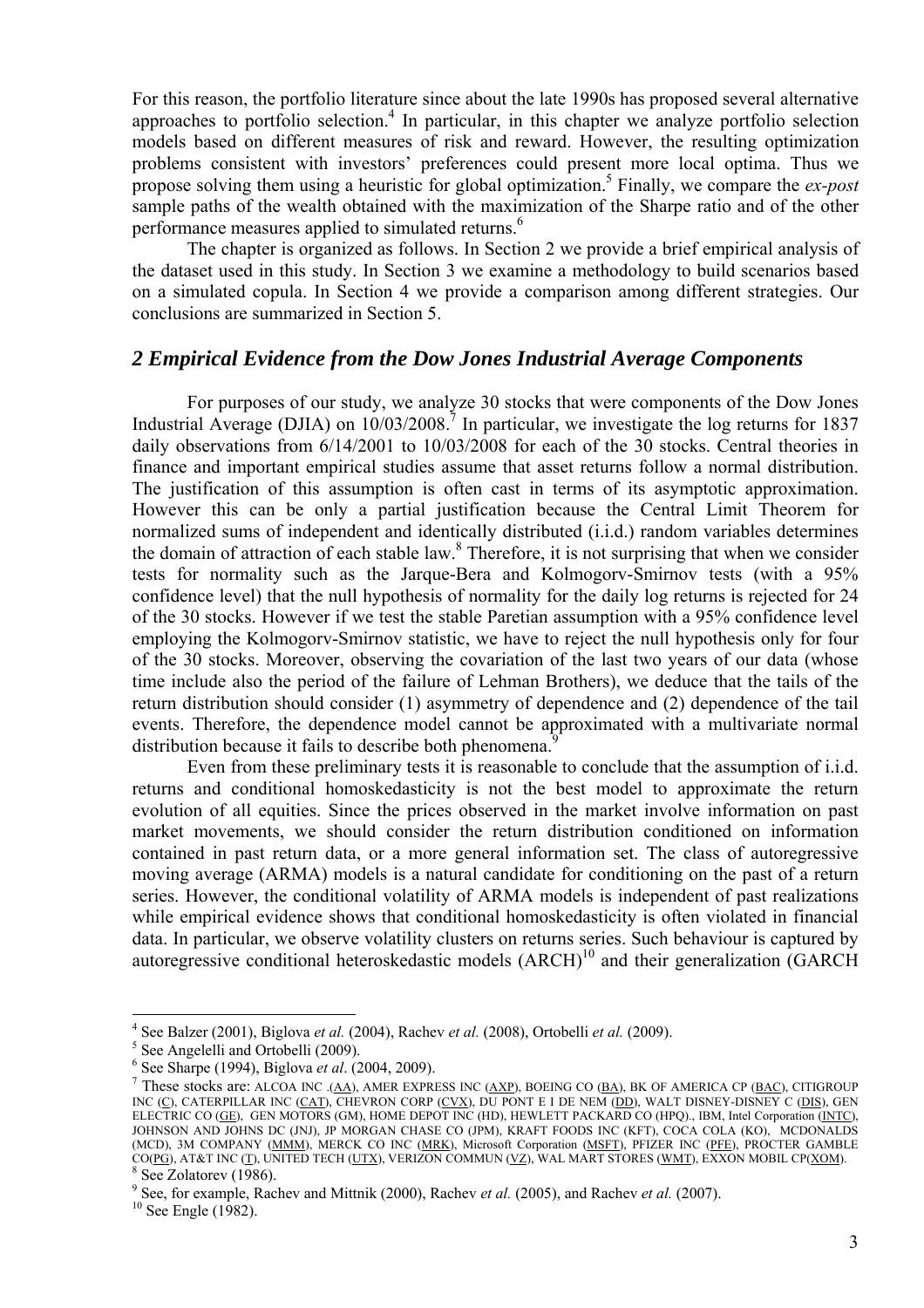models),<sup>11</sup> where the innovations are conditionally stable Paretian distributed. Several empirical experiments by Rachev and Mittnik (2000) have reported the typical behavior problem of time series modeling.

Assume that daily stock returns follow ARMA(*p,q*)-GARCH(*s,u*) processes; that is, assume

$$
r_{j,t} = a_{j,0} + \sum_{i=1}^{p} a_{j,i} r_{j,t-i} + \sum_{i=1}^{q} b_{j,i} \varepsilon_{j,t-i} + \varepsilon_{j,t}
$$
  

$$
\varepsilon_{j,t} = \sigma_{j,t} z_{j,t}
$$
  

$$
\sigma_{j,t}^{2} = c_{j,0} + \sum_{i=1}^{s} c_{j,i} \sigma_{j,t-i}^{2} + \sum_{i=1}^{u} d_{j,i} \varepsilon_{j,t-i}^{2}
$$

where  $r_{j,t}$  is the daily return of the stock  $j$  ( $j = 1,..., 30$ ) at day  $t$  ( $t = 1,..., 1,837$ ). Since several studies have shown that ARMA-GARCH filtered residuals are themselves heavy tailed, then it makes sense to assume that the sequence of innovations  $z_{j,t}$  is an infinite-variance process consisting of i.i.d. random variables in the domain of normal attraction of a stable distribution with index of stability  $\alpha_j$  belonging to (0,2). That is, there exist normalizing constants  $h_j^{(T)} \in R$ . and  $k_j^{(T)} \in R$  such that

$$
\frac{1}{h_j^{(T)}}\sum_{t=1}^T z_{j,t} + k_j^{(T)} \xrightarrow{d} S_{\alpha_j}(\sigma_j,\beta_j,\mu_j),
$$

where the constants  $h_j^{(T)}$  have the form  $h_j^{(T)} = L_j(T) \sqrt[\alpha_j]{T}$  and  $L_j(T)$  are slowly varying functions as  $T \to \infty$ .  $S_{\alpha_j}(\sigma_j, \beta_j, \mu_j)$  is a stable Paretian distribution with index of stability,  $\alpha_j \in (0,2]$ , skewness parameter,  $\beta_j \in [-1,1]$ , scale parameter,  $\sigma_j \in \mathfrak{R}_+$ , and location parameter,  $\mu_j \in \mathfrak{R}^{-12}$ . In particular, we can easily test different distributional hypotheses for the innovations of ARMA(1,1)-GARCH(1,1):

$$
r_{j,t} = a_{j,0} + a_{j,1}r_{j,t-1} + b_{j,1}\varepsilon_{j,t-1} + \varepsilon_{j,t}; \quad \varepsilon_{j,t} = \sigma_{j,t}z_{j,t}
$$
  
\n
$$
\sigma_{j,t}^2 = c_{j,0} + c_{j,1}\sigma_{j,t-1}^2 + d_{j,1}\varepsilon_{j,t-1}^2
$$
\n(1)

*,* 

estimated for the equity returns. First we observe that a simple Ljung-Box Q-statistic for the full model (see Box *et al*. 1994) indicates that we cannot reject an ARMA(1,1)-GARCH(1,1) model for all return series. Moreover, once the maximum likelihood estimates of the model are obtained from the empirical innovations  $\hat{\epsilon}_{j,t} = r_{j,t} - \hat{a}_{j,0} + \hat{a}_{j,t}r_{j,t-1} + \hat{b}_{j,t}\hat{\epsilon}_{j,t-1}$ , we can easily get the standardized innovations  $\hat{z}_{j,t} = \hat{\epsilon}_{j,t} / \hat{\sigma}_{j,t}$ . We can then test these innovations with respect to the stable non-Gaussian distribution versus the Gaussian one by applying the Kolmogorov-Smirnov (KS) statistic according to

$$
KS = \sup_{x \in R} |F_s(x) - \hat{F}(x)|,
$$

where  $F_s(x)$  is the empirical sample distribution and  $\hat{F}(x)$  is the cumulative distribution function evaluated at *x* for the Gaussian or stable non-Gaussian fit, respectively. The KS test allows a comparison of the empirical cumulative distribution of innovations with either a simulated Gaussian or a simulated stable distribution. For our sample, KS statistics for the stable non-Gaussian test is almost 10 times smaller (in average) than the KS distance in the Gaussian case.

 $11$  See Bollerslev (1986).

<sup>&</sup>lt;sup>12</sup> Refer to Samorodnitsky and Taqqu (1994) and Rachev and Mittnik (2000) for a general discussion of the properties and use of stable distributions.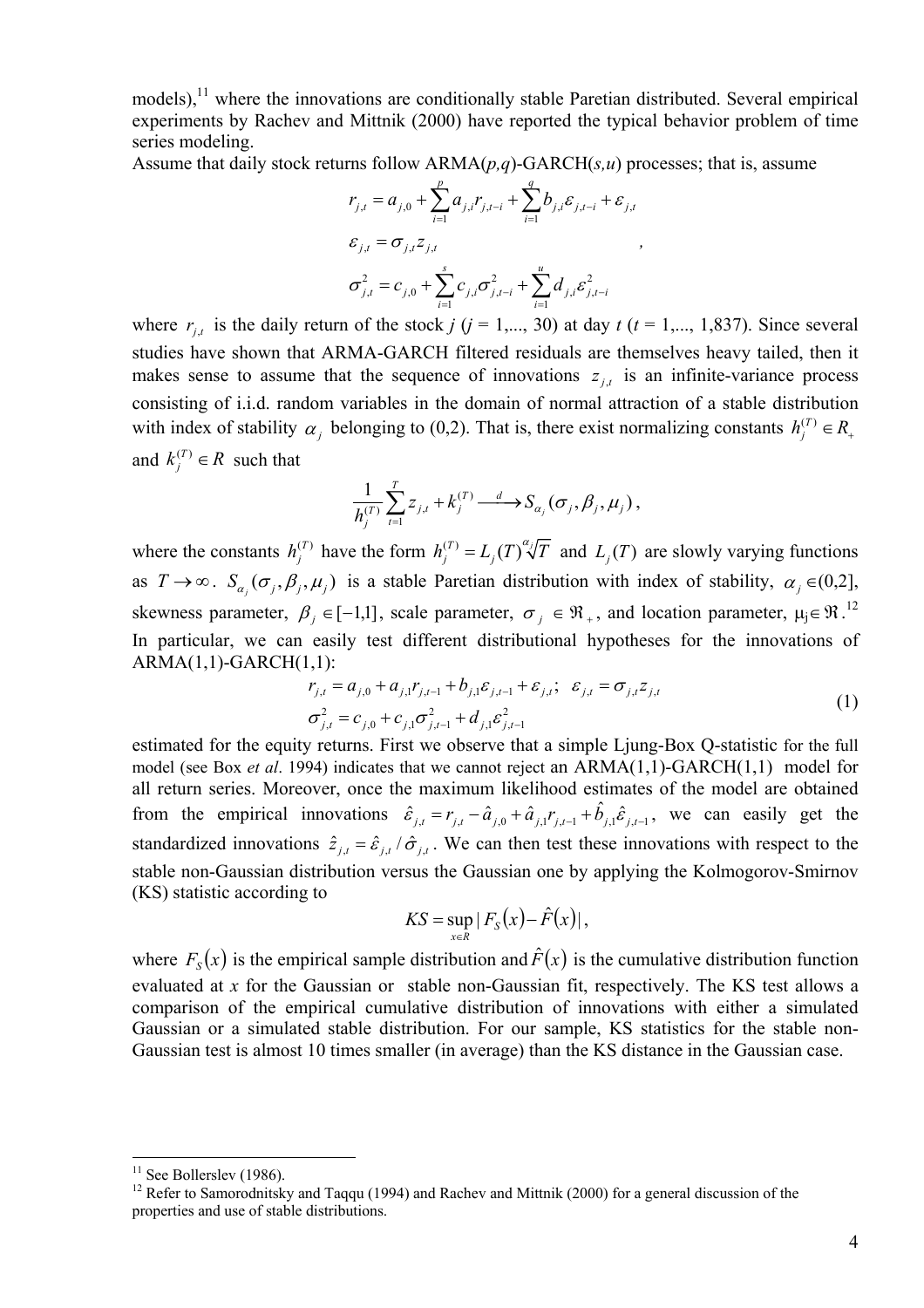# *3 Generation of scenarios consistent with empirical evidence*

Several problems need to be overcome in order to forecast, control, and model portfolios in volatile markets. First, we have to reduce the dimensionality of the problem, to get robust estimations in a multivariate context. Second, as has been noted in the portfolio selection literature, it is necessary to properly take into consideration the dependence structure of financial returns. Finally, the portfolio selection problem should be based on scenarios that take into account all the characteristics of the stock returns: heavy-tailed distributions, volatility clustering, and non-Gaussian copula dependence.

# *3.1 The portfolio dimensionality problem*

When we deal with the portfolio selection problem under uncertainty conditions, we always have to consider the robustness of the estimates necessary to forecast the future evolution of the portfolio. Since we want to compute optimal portfolios with respect to some ordering criteria, we should also consider the sensitivity of risk and reward measures with respect to changes in portfolio composition. Thus, the themes related to robust portfolio theory are essentially twofold: (1) the risk (reward) contribution given by individual stock components of the portfolio<sup>13</sup> and (2) the estimation of the inputs (i.e., statistical parameters).<sup>14</sup>

As discussed by Rachev *et al*. (2005) and Sun *et al*. (2008a, 2008b), the portfolio dimensional problem is strictly linked to the approximation of statistical parameters describing the dependence structure of the returns. Moreover, Kondor *et al*. (2007) have shown that the sensitivity to estimation error of portfolios optimized under various risk measures can have a strong impact on portfolio optimization, in particular when we consider the probability of rare events. Thus, according to the studies by Papp *et al.* (2005) and Kondor *et al.* (2007), robustness of the approximations could be lost if there is not an "adequate" number of observations. In fact, Papp *et al*. (2005) have shown that the ratio *v* between the estimated optimal portfolio variance and the true one follows the rule:

$$
v = \left(1 - \frac{n}{K}\right)^{-1},
$$

where  $K$  is the number of observations and  $n$  is the number of assets. Consequently, in order to get a good approximation of the portfolio variance, we need to have a much larger number of observations relative to the number of assets.

Similar results can be proven for other risk parameter estimates such as conditional value at risk.15 Because in practice the number of observations is limited, in order to get a good approximation of portfolio input measures, it is necessary to find the right tradeoff between the number of historical observations and a statistical approximation of the historical series depending only on a few parameters.

One way to reduce the dimensionality of the problem is to approximate the return series with a regression-type model (such as a *k*-fund separation model or other model) that depends on an adequate number (not too large) of parameters.<sup>16</sup> For this purpose, we perform a PCA of the returns of the 30 stocks used in this chapter in order to identify few factors (portfolios) with the highest variability. Therefore, we replace the original  $n(n = 30)$  for our case) correlated time series  $r_i$  with *n* uncorrelated time series  $P_i$  assuming that each  $r_i$  is a linear combination of the *P*<sub>1</sub>. Then we implement a dimensionality reduction by choosing only those portfolios whose variance is significantly different from zero. In particular, we call *portfolios factors fi* the *p*

<sup>&</sup>lt;sup>13</sup> See, for example, Fisher (2003) and Tasche (2000).<br><sup>14</sup> See among others, Chopra and Ziemba (1993), Papp *et al.* (2005), Kondor *et al.* (2007), Rachev *et al.* (2005), Sun *et al.* (2008), and Biglova *et al.* (2008)).<br><sup>15</sup> See Kondor *et al.* (2007).<br><sup>16</sup> See Ross (1978).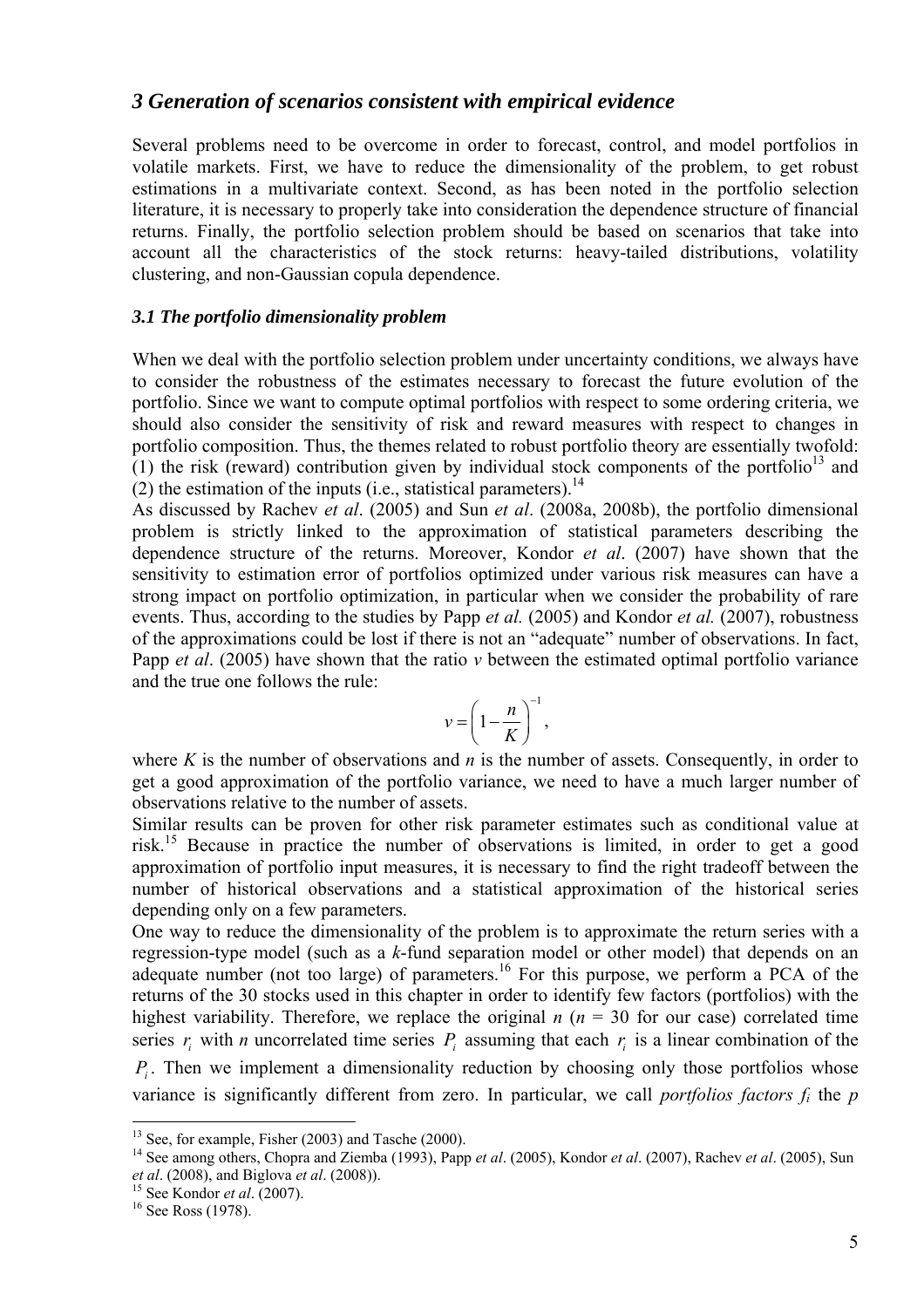portfolios  $P_i$  with a significant variance, while the remaining  $n - p$  portfolios with very small variances are summarized by an error  $\varepsilon$ . Thus, each series  $r_i$  is a linear combination of the factors plus a small uncorrelated noise:

$$
r_i = \sum_{i=1}^p c_i f_i + \sum_{i=p+1}^n d_i P_i = \sum_{i=1}^p c_i f_i + \varepsilon ,
$$

Generally, we can apply the PCA either to the variance-covariance matrix or to the correlation matrix. Since returns are heavy-tailed dimensionless quantities, we apply PCA to the correlation matrix obtaining 30 principal components, which are linear combinations of the original series,  $r = (r_1, ..., r_{30})'$ .

Table 1 shows the total variance explained by a growing number of components. Thus, the first component explains 41.2% of the total variance and the first 14 components explain 80.65% of the total variance. Because all the other components contribute no more than 1.75% of the global variance, we implement a dimensionality reduction by choosing only the first 14 factors. As a consequence of this principal component analysis, each series  $r_i$  ( $i = 1...30$ ) can be represented as a linear combination of 14 factors plus a small uncorrelated noise.

#### **TABLE 1 ABOUT HERE**

Once we have identified 14 factors that explain more than 80% of the global variance, then we can generate the future returns  $r_i$  using the factor model:

$$
r_{i,t} = \alpha_i + \sum_{j=1}^{14} \beta_{i,j} f_{j,t} + e_{i,t} \quad t=1,\dots,1837; \quad i=1,\dots,30
$$
 (2)

Table 2 reports the coefficients  $\alpha_i$ ;  $\beta_{i,j}$  of factor model (2). The generation of future scenarios should take into account (1) all the anomalies observed in equity returns; (2) the time evolution of factor  $f_{i,t}$  and of errors  $e_{i,t}$ , and; (3) the comovements of the vector of the returns considering the skewness and kurtosis of the joint distribution.

#### **TABLE 2 ABOUT HERE**

To deal with the third problem, we suggest employing a skewed copula with heavy tails. A *copula function* C associated to random vector  $v = (v_1, ..., v_n)$  is a probability distribution function on the *n-*dimensional hypercube, such that:

 $F_v(y_1,..., y_n) = P(v_1 \leq y_1,..., v_n \leq y_n) = C(P(v_1 \leq y_1),..., P(v_n \leq y_n)) = C(F_{v_1}(y_1),..., F_{v_n}(y_n)),$ where  $F_{\nu}$  is the marginal distribution of the *i*-th component (see Sklar (1959)). So once we have generated scenarios with the copula  $C(u_1,...,u_n) = F_v(F_{v_1}^{-1}(u_1),..., F_{v_n}^{-1}(u_n))$  $C(u_1,...,u_n) = F_v(F_{v_1}^{-1}(u_1),...,F_{v_n}^{-1}(u_n))$  (where  $F_{v_i}^{-1}$  is the inverse cumulative function of the *i*-th marginal derived from the multivariate distributional assumption  $F_{\nu}$ ) that summarizes the dependence structure of returns, then we can easily generate joint observations using the most opportune inverse distribution functions  $\overline{F}_{\nu_i}^{-1}$  of the single components applied to the points generated by the copula. In particular, we next tackle the general problem of return generation considering a multivariate skewed Student's *t* copula for the joint generation of innovations of the 14 factors.

## *3.2 Generation of return scenarios*

Let us summarize the algorithm we propose to generate return scenarios according to the empirical evidence. Assume the log-returns follow model (2). In step 1 of the algorithm we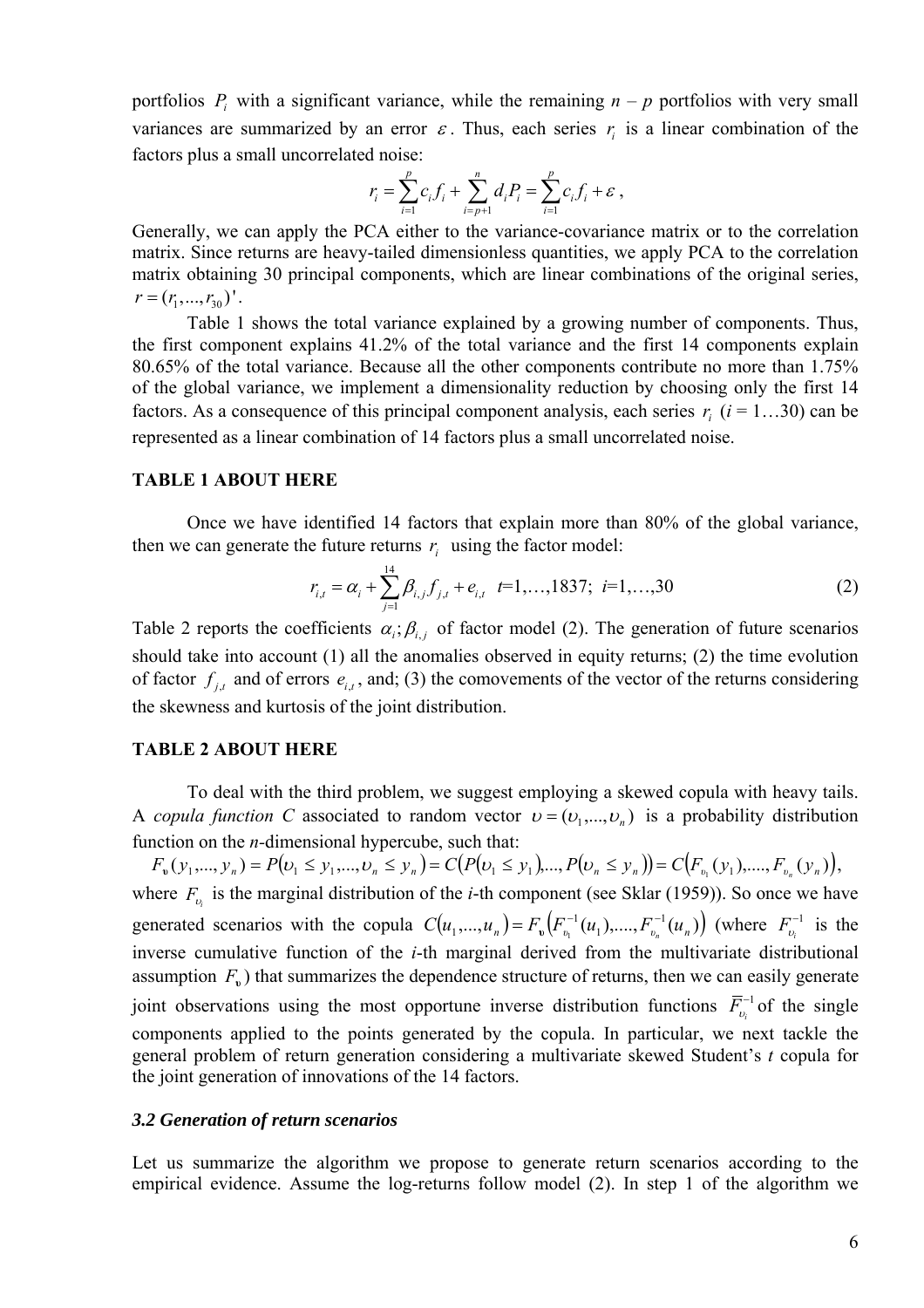approximate each factor  $f_{j,t}$  with an ARMA(1,1)-GARCH(1,1) process with stable Paretian innovations. Then we provide the marginal distributions for standardized innovations of each factor used to simulate the next-period returns. In the step 2 of the algorithm we estimate the dependence structure of the vector of standardized innovations with a skewed Student *t*. In particular, we first estimate the dependence structure among the innovations with an asymmetric *t*-copula. Then we combine the marginal distributions and the scenarios for the copula into scenarios for the vector of factors. By doing so, we generate the vector of the standardized innovation assuming that the marginal distributions are  $\alpha_i$  – stable distributions and considering

an asymmetric *t*-copula to summarize the dependence structure. Then we can easily generate the vector of factors and in the last step of the algorithm we show how to generate future returns. The algorithm is as follows.

*Step 1***.** Carry out maximum likelihood parameter estimation of ARMA(1,1)-GARCH(1*,*1) for each factor  $f_{i,t}$  (j=1,...,14)

$$
f_{j,t} = a_{j,0} + a_{j,1}f_{j,t-1} + b_{j,1}\varepsilon_{j,t-1} + \varepsilon_{j,t}
$$
  
\n
$$
\varepsilon_{j,t} = \sigma_{j,t}u_{j,t}
$$
  
\n
$$
\sigma_{j,t}^2 = c_{j,0} + c_{j,1}\sigma_{j,t-1}^2 + d_{j,1}\varepsilon_{j,t-1}^2;
$$
  
\n
$$
j = 1,...,14; t = 1,...,T.
$$
\n(3)

Since we have 1,837 historical observations, we use a window of  $T = 1,837$ . Table 3 reports the maximum likelihood estimates for the ARMA-GARCH parameters for all 14 factors.

# **TABLE 3 ABOUT HERE**

Approximate with  $\alpha_j$  – stable distribution  $S_{\alpha_j}(\sigma_j, \beta_j, \mu_j)$  the empirical standardized innovations  $\hat{u}_{j,t} = \hat{\varepsilon}_{j,t} / \sigma_{j,t}$  where the innovations  $\hat{\varepsilon}_{j,t} = f_{j,t} - a_{j,0} - a_{j,1} f_{j,t-1} - b_{j,1} \varepsilon_{j,t-1}$   $j = 1,...,14$ .<sup>17</sup> In order to value the marginal distribution of each innovation, we first simulate *S* stable distributed scenarios for each of the future standardized innovations series. Then we compute the sample distribution functions of these simulated series:

$$
F_{\hat{u}_{j,r+1}}(x) = \frac{1}{S} \sum_{s=1}^{S} I_{\left\{\hat{u}_{j,r+1}^{(s)} \leq x\right\}}, \ x \in \square, \ j = 1, ..., 14
$$
 (4)

where  $\hat{u}_{j,T+1}^{(s)}$   $(1 \leq s \leq S)$  is the *s*-th value simulated with the fitted  $\alpha_j$ -stable distribution for future standardized innovation (valued in *T*+1 ) of the *j-th* factor.

*Step 2.* Fit the 14-dimensional vector of empirical standardized innovations  $\hat{u} = [\hat{u}_1, ..., \hat{u}_{14}]'$  with an asymmetric *t*-distribution  $V = [V_1, ..., V_{14}]'$  with *v* degree of freedom; that is,

$$
\mathbf{V} = \mathbf{\mu} + \gamma Y + \sqrt{Y} \mathbf{Z} \tag{5}
$$

where **μ** and **γ** are constant vectors and *Y* is inverse-gamma distributed  $IG(v/2; v/2)^{18}$ independent of the vector **Z** that is normally distributed with zero mean and covariance matrix  $\Sigma = [\sigma_{ij}]$ . We use the maximum likelihood method to estimate the parameters  $(v, \hat{\mu}_i, \hat{\sigma}_{ii}, \hat{\gamma}_i)$  of each component. Then an estimator of matrix  $\Sigma$  is given by

$$
\hat{\Sigma} = \left(\text{cov}(\mathbf{V}) - \frac{2v^2}{(v-2)^2(v-4)}\hat{\gamma}\hat{\gamma}'\right)\frac{v-2}{2}
$$

 $17$  For a general discussion on properties and use of stable distributions, see Samorodnitsky and Taqqu (1994) and Rachev and Mittnik (2000).

<sup>&</sup>lt;sup>18</sup> See among others, Rachev and Mittnik (2000).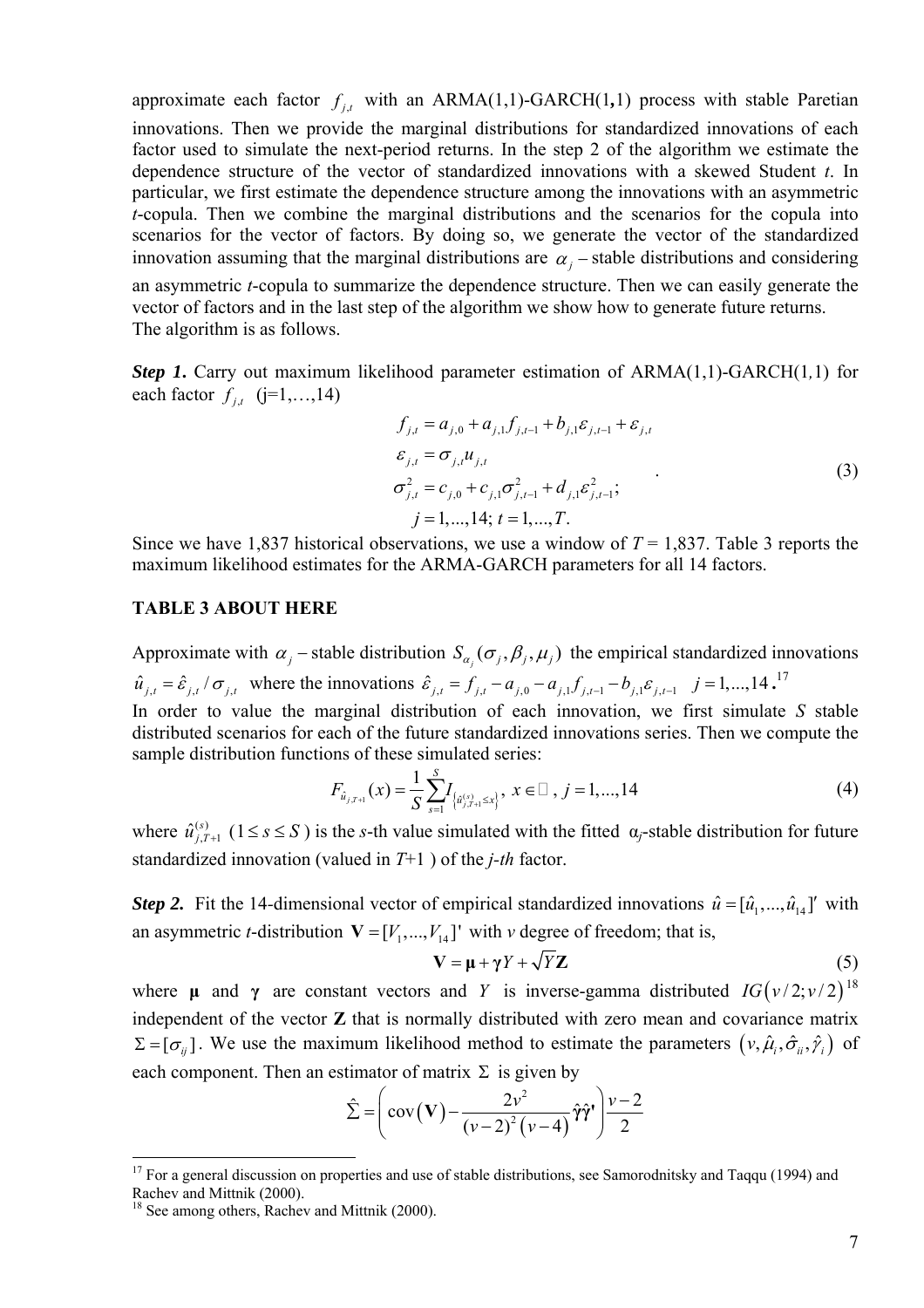where  $\hat{\gamma} = (\gamma_1, ..., \gamma_{14})$  and cov(V) is the variance-covariance matrix of V. Table 4 reports the estimated parameters of the multivariate skewed Student's *t* distribution for the 14 factors.

#### **TABLE 4 ABOUT HERE**

 $\overline{a}$ 

Since we have estimated all the parameters of *Y* and **Z,** we can generate *S* scenarios for *Y* and, independently, *S* scenarios for **Z**, and using (5) we obtain *S* scenarios for the vector of standardized innovations  $\hat{u} = [\hat{u}_1, ..., \hat{u}_{14}]'$  that is asymmetric *t*-distributed. Denote these scenarios by  $(V_1^{(s)},...,V_{14}^{(s)})$  for  $s = 1,..., S$  and denote the marginal distributions  $F_{V_j}(x)$  for  $1 \le j \le 14$  of the estimated 14-dimensional asymmetric *t*-distribution by  $F_V(x_1, ..., x_{14}) = P(V_1 \le x_1, ..., V_{14} \le x_{14})$ . Then considering  $U_j^{(s)} = F_{V_j}(V_j^{(s)})$ ,  $1 \le j \le 14$ ;  $1 \le s \le S$ , we can generate *S* scenarios  $(U_1^{(s)},...,U_{14}^{(s)})$ ,  $s = 1, ..., S$  of the uniform random vector  $(U_1, ..., U_{14})$  (with support on the *14*-dimensional unit cube) and whose distribution is given by the copula

$$
C(t_1,...,t_{14})=F_V(F_{V_1}^{-1}(t_1),...,F_{V_{14}}^{-1}(t_{14})); 0\leq t_i\leq 1; 1\leq i\leq 14.
$$

Considering the stable distributed marginal sample distribution function of the *j*-th standardized innovation  $F_{\hat{u}_{i,r+1}}$ ;  $j = 1,...,14$  (see (4)); and the scenarios  $U_j^{(s)}$  for  $1 \le j \le 14$ ;  $1 \le s \le S$ , then we can generate *S* scenarios of the vector of standardized innovations (taking into account the dependence structure of the vector)  $u_{T+1}^{(s)} = (u_{T+1}^{(1,s)},...,u_{T+1}^{(1, s)})$ ,  $s = 1,..., S$  valued at time  $T+1$ assuming

$$
u_{T+1}^{(j,s)} = \left(F_{\hat{u}_{j,T+1}}\right)^{-1} \left(U_j^{(s)}\right); 1 \le j \le 14; 1 \le s \le S.
$$

Once we have described the multivariate behavior of the standardized innovation at time *T*+1 using relation (3), we can generate *S* scenarios of the vector of innovation

 $\varepsilon_{T+1}^{(s)} = \left( \varepsilon_{T+1}^{(1,s)}, \ldots, \varepsilon_{T+1}^{(14,s)} \right) = \left( \sigma_{1,T+1} u_{T+1}^{(1,s)}, \ldots, \sigma_{14,T+1} u_{T+1}^{(14,s)} \right), \quad s = 1, \ldots, S,$ 

where  $\sigma_{i, T+1}$  are still defined by (3). Thus using relation (3) we can generate *S* scenarios of the vector of factors  $f_{T+1}^{(s)} = \begin{bmatrix} f_{1,T+1}^{(s)},..., f_{14,T+1}^{(s)} \end{bmatrix}$  valued at time  $T+1$ . Observe that this procedure can always be used to generate a distribution with some given marginals and a given dependence structure.<sup>19</sup>

*Step 3***.** In order to estimate future returns valued at time *T*+1, we first estimate a model  $ARMA(1,1)-GARCH(1,1)$  for the residuals of the factor model (2). That is, we consider the empirical residuals

$$
\hat{e}_{i,t} = r_{i,t} - \hat{\alpha}_i - \sum_{j=1}^{14} \hat{\beta}_{i,j} f_{j,t}
$$

and then we estimate the parameters  $g_{i,0}$ ,  $g_{i,1}$ ,  $h_{i,1}$ ,  $k_{i,0}$ ,  $k_{i,1}$ ,  $p_{i,1}$  for all  $I = 1,..., 30$  of the ARMA(1,1)-GARCH(1,1)

$$
\hat{e}_{i,t} = g_{i,0} + g_{i,1}\hat{e}_{i,t-1} + h_{i,1}q_{i,t-1} + q_{i,t}
$$
\n
$$
q_{i,t} = v_{i,t}z_{i,t}
$$
\n
$$
v_{i,t}^2 = k_{i,0} + k_{i,1}v_{i,t-1}^2 + p_{i,1}q_{i,t-1}^2;
$$
\n
$$
i = 1,...,30; t = 1,...,T.
$$
\n(6)

<sup>19</sup> See, among others, Rachev *et al.* (2005), Sun *et al.* (2008), Biglova *et al*. (2008), and Cherubini *et al*. (2004) for the definition of some classical copula used in finance literature.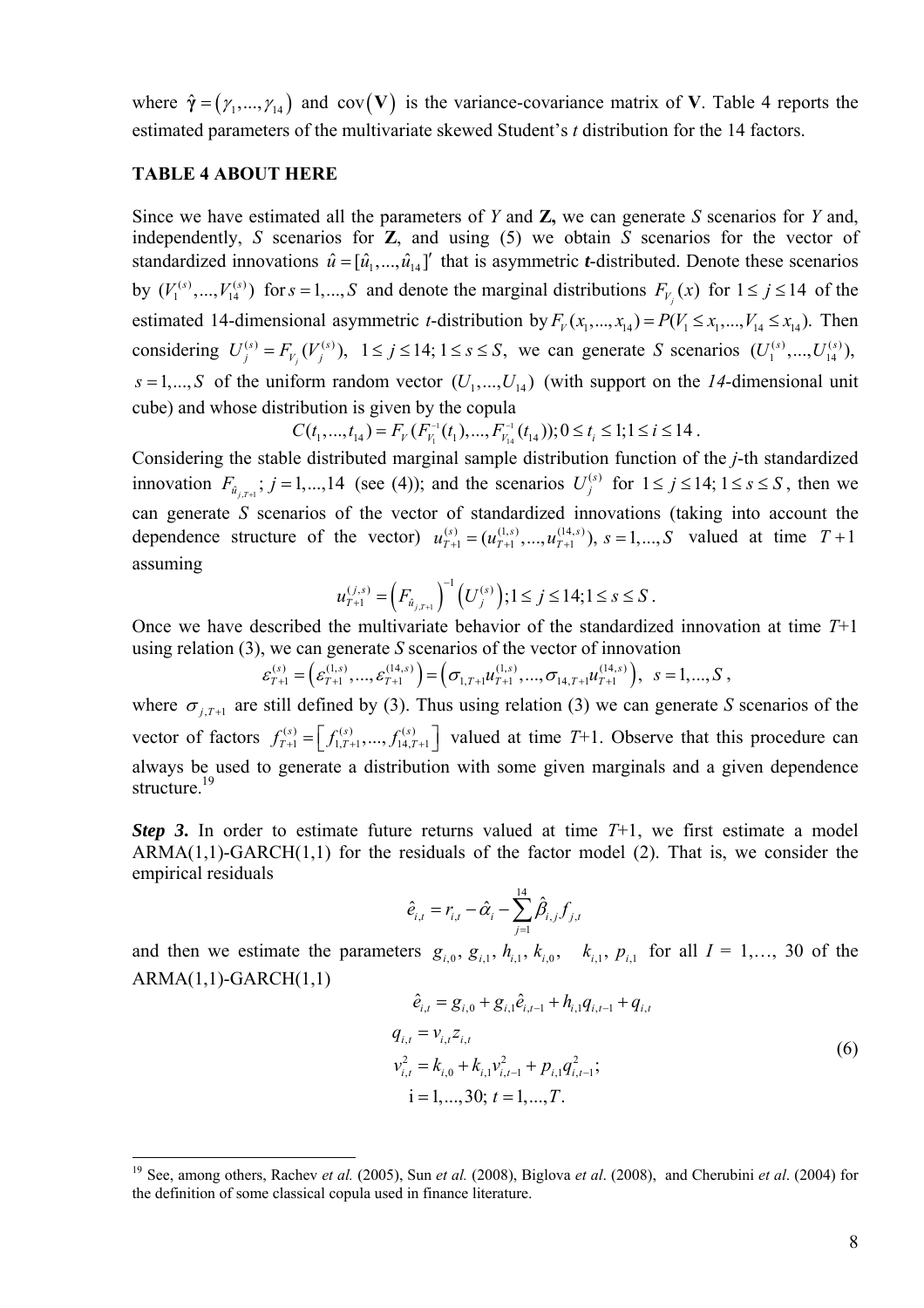Moreover, as for the factor innovation, we approximate with  $\alpha_j$ -stable distribution  $S_{\alpha_i}(\sigma_i, \beta_i, \mu_i)$ for any  $i = 1,...,30$  the empirical standardized innovations  $\hat{z}_{i,t} = \hat{q}_{i,t}/v_{i,t}$ , where the innovations  $\hat{q}_{i,t} = \hat{e}_{i,t} - g_{i,0} - g_{i,1} \hat{e}_{i,t-1} - h_{i,1} q_{i,t-1}$ . Then we can generate *S* scenarios  $\alpha_j$ -stable distributed for the standardized innovations  $z_{i,T+1}^{(s)}$  $z_{i,T+1}^{(s)}$   $s = 1,..., S$  and from (6) we get *S* possible scenarios for the residuals  $e_{i,T+1}^{(s)} = v_{i,T+1} z_{i,T+1}^{(s)}$  $e_{i,T+1}^{(s)} = v_{i,T+1} z_{i,T+1}^{(s)}$   $s = 1,..., S$ . Therefore, combining step 2 with the estimation of future residuals from factor model (2), we get *S* possible scenarios of returns

$$
r_{i,T+1}^{(s)} = \hat{\alpha}_i + \sum_{j=1}^{14} \hat{\beta}_{i,j} f_{j,t}^{(s)} + e_{i,t}^{(s)} \quad s = 1,...,S . \tag{7}
$$

The procedure illustrated here permits one to generate *S* scenarios at time *T*+1 of the vector of returns.

# *4 The portfolio selection problem*

 $\overline{a}$ 

Suppose we have a frictionless market in which no short selling is allowed and all investors act as price takers. The classical portfolio selection problem among *n* assets in the reward-risk plane consists of minimizing a given risk measure  $\rho$  provided that the expected reward  $\nu$  is constrained by some minimal value *m*; that is,

$$
\min_{x} \rho(x'r - r_b)
$$
  
s.t.  

$$
v(x'r - r_b) \ge m; x_i \ge 0, \sum_{i=1}^{n} x_i = 1;
$$
 (8)

where  $r_b$  denotes the return of a given benchmark, and  $x'r = \sum_{i=1}^{n}$ *n*  $x'r = \sum_{i=1}^{r} x_i r_i$  stands for the returns of a portfolio with composition  $x = (x_1, ..., x_n)'$ . The portfolio that provides the maximum expected reward *v* per unit of risk  $\rho$  is called the *market portfolio* and is obtained from problem (8) for one value *m* among all admissible portfolios. In particular, when the reward and risk are both positive measures, the market portfolio is obtained as the solution of the optimization problem

$$
\max_{x} \frac{v(x'r - r_b)}{\rho(x'r - r_b)}
$$
  
s.t.  

$$
x_i \ge 0, \sum_{i=1}^{n} x_i = 1
$$
 (y)

Clearly there exist many possible performance ratios  $G(X) = \frac{v(X)}{\rho(X)}$ *v X*  $G(X) = \frac{G(X)}{\rho(X)}$ .

A first classification with respect to the different characteristics of reward and risk measures is given in Rachev *et al.* (2008). The most important characteristic is the isotony (consistency) with an order of preference; that is, if *X* is preferable to *Y* then  $G(X) \ge G(Y)$  ( $G(X) \le G(Y)$ ). Although the financial literature on investor behavior agrees that investors are non-satiable, there is not a common vision about the investors' aversion to risk. Thus investors' choices should be isotonic with non-satiable investors' preferences (i.e., if  $X \geq Y$ , then  $G(X) \geq G(Y)$ ).

Several behavioral finance studies suggest that most investors are neither risk averse nor risk loving.<sup>20</sup> Thus, according to Bauerle and Müller (2006)), if risk and reward measures are

<sup>&</sup>lt;sup>20</sup> See Friedman and Savage (1948), Markowitz (1952), Tversky and Kahneman (1992), Levy and Levy (2002), and Ortobelli *et al.* (2009).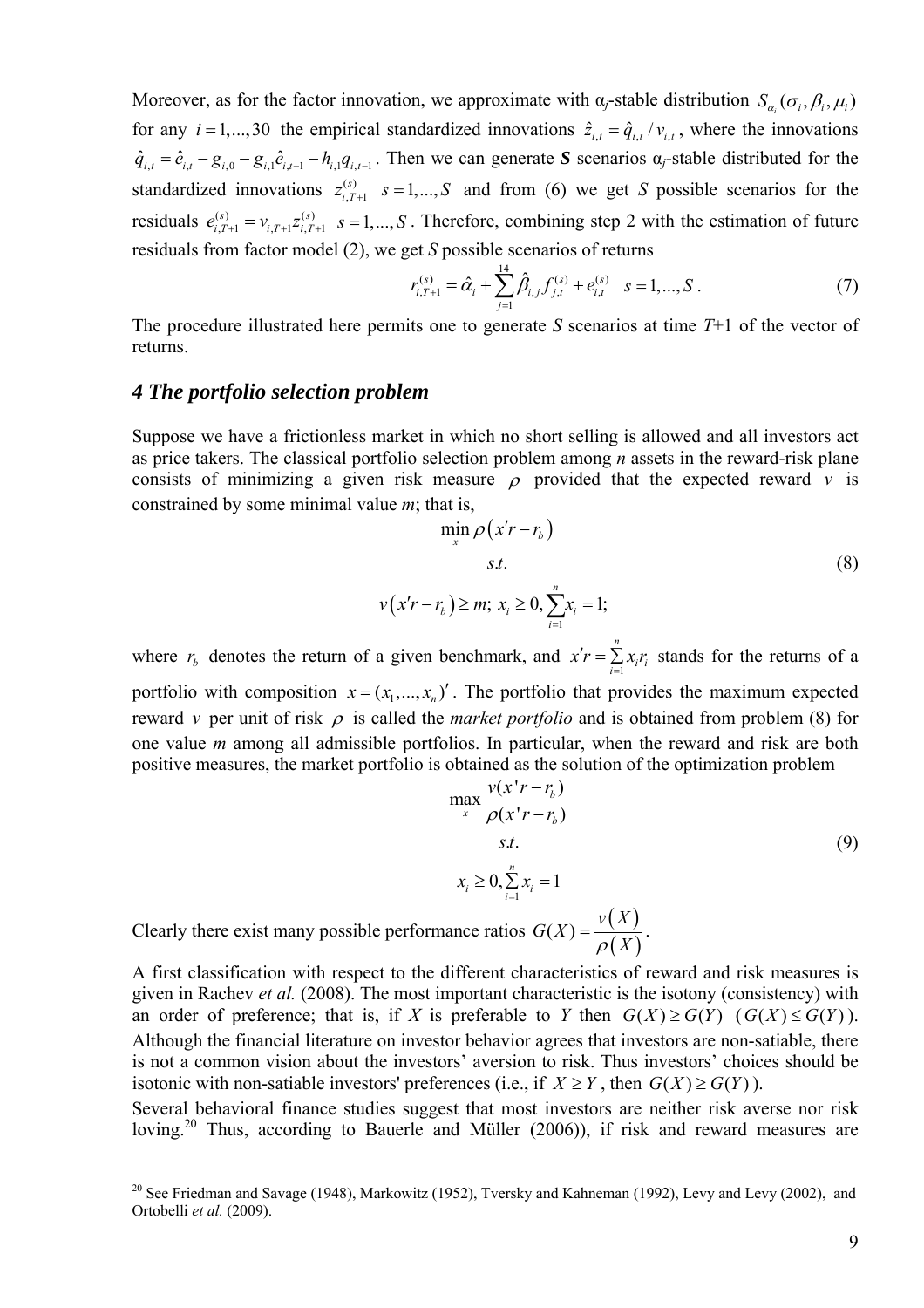invariant in law (i.e., if X and Y have the same distribution then  $\rho(X) = \rho(Y)$  and  $v(X) = v(Y)$ ), and the risk measure is positive and convex (concave) and the reward is positive and concave (convex), then the performance ratio is isotone with risk-averse (lover) preferences. Rachev *et al*. (2008) and Stoyanov *et al*. (2007) have classified the computational complexity of reward-risk portfolio selection problems. In particular, Stoyanov *et al*. (2007) have shown that we can distinguish four cases of reward/risk ratios *G*(*X*) that admit unique optimum portfolio strategies. The most general case with unique optimum is when the ratio is a quasi-concave function; that is, the risk functional  $\rho(X)$  is positive convex and the reward functional  $v(X)$  is positive concave. As observed above, by maximizing the ratio  $G(X)$  we obtain optimal choices for riskaverse investors. In the other cases, when both measures  $\rho(X)$  and  $v(X)$  are either concave or convex, then the ratio  $G(X)$  is isotone with investors' preferences that are neither risk averse nor risk loving. However, in this last case the performance ratio admits more local optima.

#### *4.1 Review of Performance Ratios*

Here w**e** will review three performance ratios that we will use in the next section when we perform our empirical comparisons: Sharpe ratio, Rachev ratio, and Rachev higher moments ratio.

According to Markowitz' mean-variance analysis, Sharpe (1994) suggested that investors should maximize what is now referred to as Sharpe ratio (SR) given by

$$
SR(x'r) = \frac{E(x'r_{T+1} - r_{T+1,b})}{STD(x'r_{T+1} - r_{T+1,b})}.
$$

where  $STD(x' r_{T+1} - r_{T+1 b})$  is the standard deviation of excess returns. Maximizing the Sharpe ratio, we get a market portfolio that should be optimal for non-satiable risk-averse investors, and that is not dominated in the sense of second-order stochastic dominance. The maximization of the Sharpe ratio can be solved as a quadratic-type problem and thus it presents a unique optimum. In contrast to the Sharpe ratio, the next two performance ratios (Rachev ratio and Rachev higher moments ratio**)** are isotonic with the preferences of non-satiable investors that are neither risk averse nor risk lovers.

The Rachev ratio  $(RR)^{21}$  is the ratio between the average of earnings and the mean of losses; that is,

$$
RR(x'r_{T+1}, \alpha, \beta) = \frac{ETL_{\beta}(r_{T+1,b} - x'r_{T+1})}{ETL_{\alpha}(x'r_{T+1} - r_{T+1,b})},
$$

where the ETL is the Expected Tail Loss, also known as Conditional Value-at-Risk (CVaR), is defined as

$$
ETL_{\alpha}(X) = \frac{1}{\alpha} \int_0^{\alpha} V a R_q(X) dq,
$$

and

 $\overline{a}$ 

$$
VaR_{q}(X) = -F_{X}^{-1}(q) = -\inf \{x \, | \, P(X \leq x) > q\}
$$

is the Value-at-Risk (VaR) of the random return *X*. If we assume a continuous distribution for the probability law of *X*, then  $ETL_{\alpha}(X) = -E(X|X \leq -VaR_{\alpha}(X))$  and, therefore ETL, can be interpreted as the average loss beyond VaR. Figure 1 shows the values of this performance ratio when  $\alpha = 0.01 = \beta$  and the components of three assets vary on the simplex

$$
SIMP = \left\{ (x_1, x_2, x_3) \in R^3 / \sum_{i=1}^3 x_i = 1; x_i \ge 0 \right\}.
$$

<sup>&</sup>lt;sup>21</sup> See Biglova *et al.* (2004).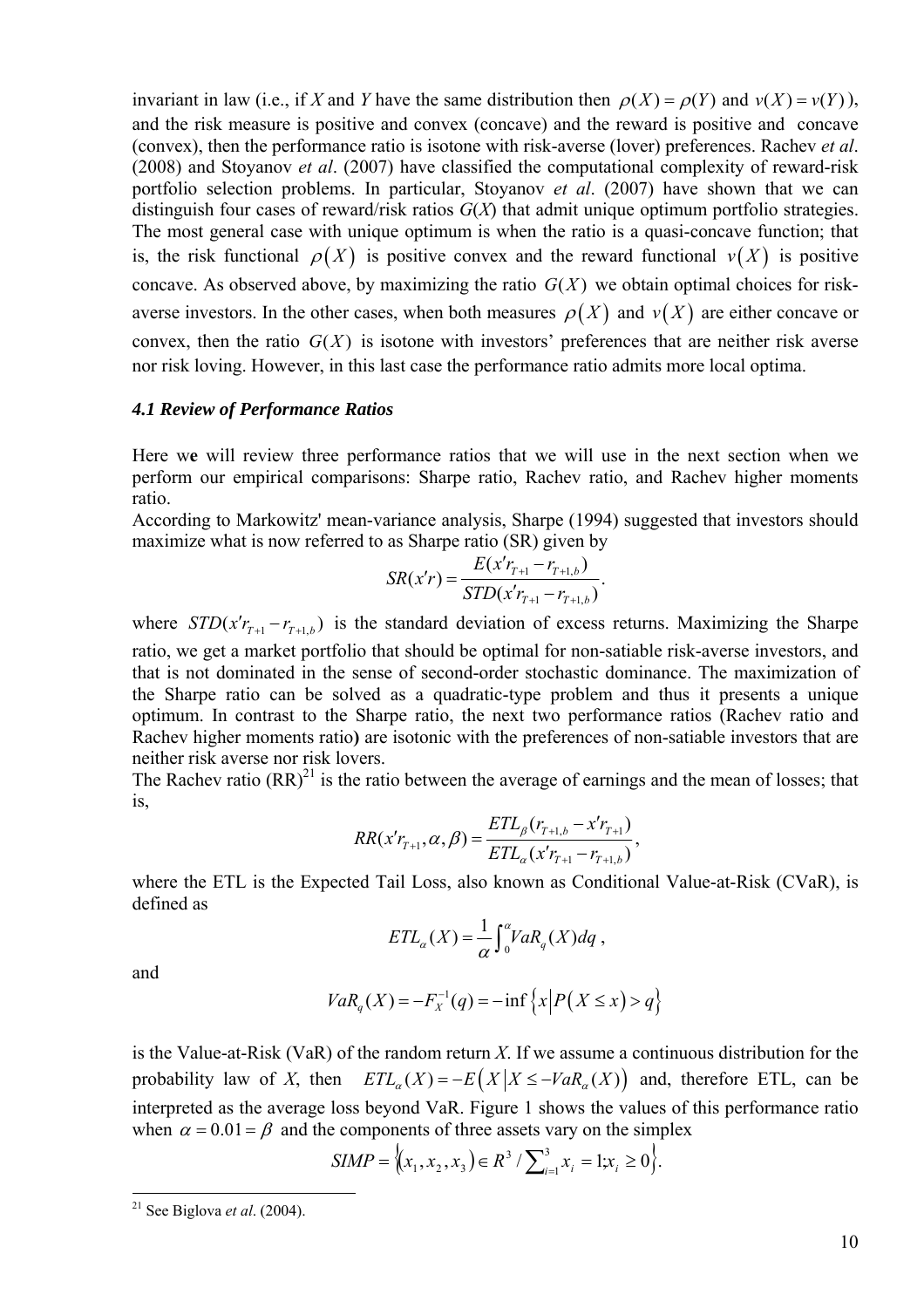## **FIGURE 1 ABOUT HERE**

As we can see from Figure 1, this performance ratio admits more local maxima . In our comparison we consider the parameters  $\alpha = 0.35$ , and  $\beta = 0.1$ . The Rachev higher moments ratio  $(RHMR)^{22}$  is given by

$$
RHMR(x'r) = \frac{v_1(x'r_{T+1} - r_{T+1,b})}{\rho_1(x'r_{T+1} - r_{T+1,b})}
$$

where

$$
v_{1}(x'r - r_{b}) = E(x'r - r_{b}/x'r - r_{b} > F_{x'r - r_{b}}^{-1}(p_{1})) + \sum_{i=2}^{4} a_{i}E\left(\left(\frac{x'r - r_{b}}{\sigma_{x'r - r_{b}}}\right)^{i}|x'r - r_{b} > F_{x'r - r_{b}}^{-1}(p_{i})\right);
$$
  

$$
\rho_{1}(x'r - r_{b}) = -E(x'r - r_{b}/x'r - r_{b} < F_{x'r - r_{b}}^{-1}(q_{1})) - \sum_{i=2}^{4} b_{i}E\left(\left(\frac{x'r - r_{b}}{\sigma_{x'r - r_{b}}}\right)^{i}|x'r - r_{b} < F_{x'r - r_{b}}^{-1}(q_{i})\right),
$$

 $\sigma_{x'_r - r_i}$  is the standard deviation of  $x'r - r_b$ ,  $a_i$ , …,  $b_i \in \mathbb{R}$  and  $p_i, q_i \in (0,1)$ .

This performance ratio was introduced to approximate the non-linearity attitude to risk of decision makers considering the first four moments of the standardized tails of the return distribution.<sup>23</sup> As we can observe from the definition, the RHMR is very versatile and depends on many parameters. To simplify our analysis in the empirical comparison to follow, we assume  $a_1 = b_1 = 1; \quad a_2 = b_2 = -1/2; a_3 = b_3 = 1/6; \quad a_4 = b_4 = -1/24; \quad p_1 = 0.9; \quad p_2 = 0.89; \quad p_3 = 0.88;$  $p_4 = 0.87$ ; and  $q_i = 0.35$ ,  $i = 1, 2, 3, 4$ . Figure 2 shows the values of this performance ratio when the composition of three assets varies on the simplex. As we can see from Figure 2, this performance ratio admits more local maxima.

## **FIGURE 2 ABOUT HERE**

In order to overcome the computational complexity problem for global maximum, we use the heuristic proposed by Angelelli and Ortobelli (2009) that presents significant improvements in terms of objective function and portfolio weights with respect to the classic function fmincon provided with the optimization toolbox of MATLAB. Moreover, this heuristic approximates the global optimum with an error that can be controlled in much less computational time than classic algorithms for global maximum such as simulated annealing.

#### *4.2 An empirical comparison among portfolio strategies*

In order to value the impact of non-linear reward-risk measures, we provide an empirical comparison among the above strategies based on simulated data. We assume that decision makers invest their wealth in the market portfolio solution given by (9) and we consider the sample path of the final wealth and of the cumulative return obtained from the different approaches. We assume that the investor recalibrates the portfolio daily and has an initial wealth  $W_0$  equal to 1 and an initial cumulative return *CR*<sub>0</sub> equal to 0 (at the date 10/3/2008 when we use  $T = 1,837$ ). Since we do not know the future evolution of assets returns from  $10/3/2008$ , we assume that the returns for each future date correspond to those obtained as the mean of the scenarios and the same for the factors and the residuals of the previous factor model, i.e.,

<sup>&</sup>lt;sup>22</sup> See Ortobelli *et al.* (2009).

<sup>&</sup>lt;sup>23</sup> See Rachev *et al* (2008) and Biglova *et al* (2009).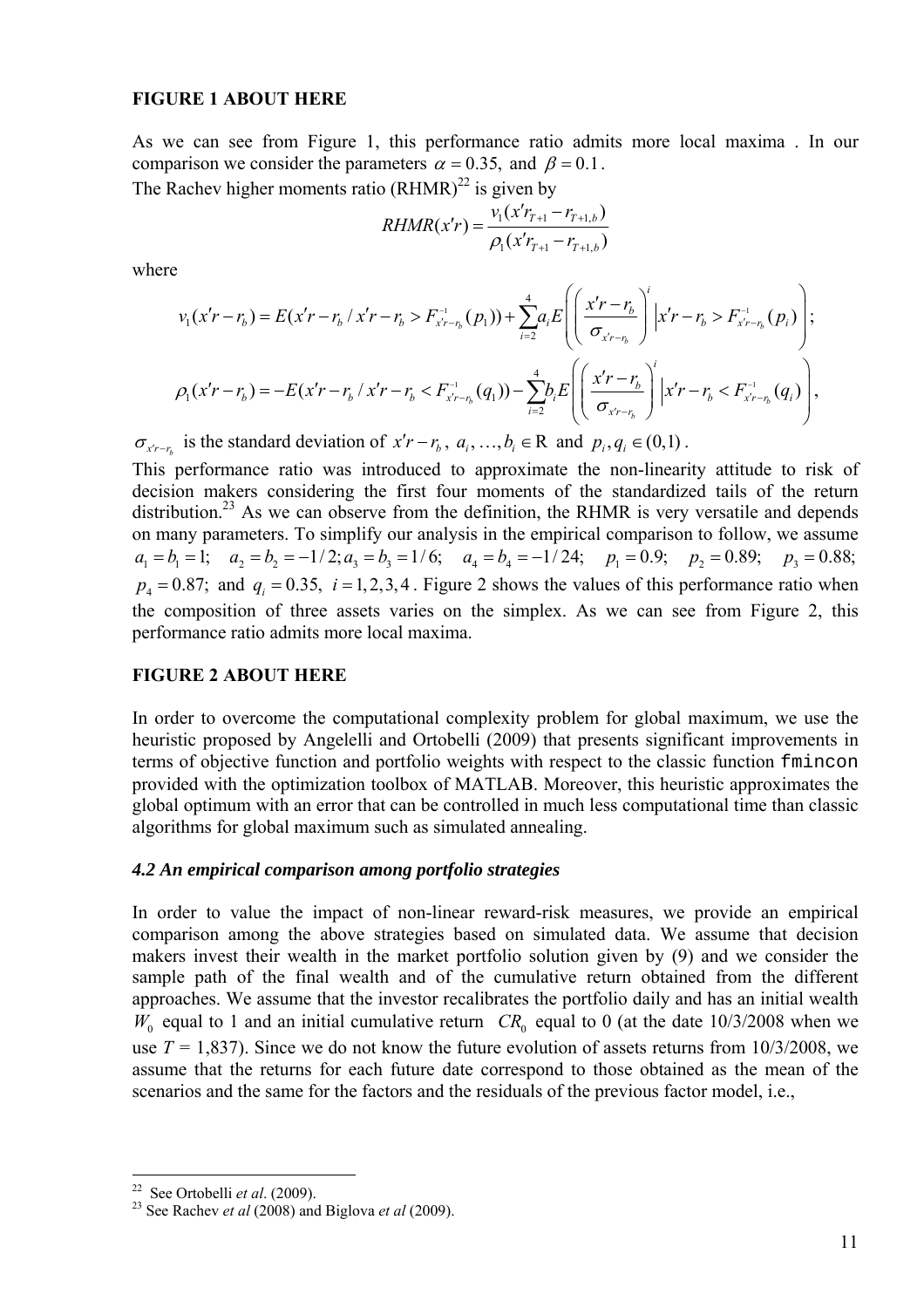$$
r_{i,T+k} = \frac{1}{S} \sum_{s=1}^{S} r_{i,T+k}^{(s)}; \quad e_{i,T+k} = \frac{1}{S} \sum_{s=1}^{S} e_{i,T+k}^{(s)} \quad \text{for} \quad i=1,\ldots,30 \quad \text{and} \quad f_{j,T+k} = \frac{1}{S} \sum_{s=1}^{S} f_{j,T+k}^{(s)} \quad \text{for} \quad j=1,\ldots,14.
$$

Therefore at the *k*-th recalibration, three main steps are performed to compute the *ex-post* final wealth and cumulative return:

*Step 1.* Choose a performance ratio. Simulate 3,000 scenarios using the algorithm of the previous section. Determine the market portfolio  $x_M^{(k)}$  solution to the optimization problem given by (9) that maximizes the performance ratio.

*Step 2.* The *ex-post* final wealth is given by:

$$
W_{k+1} = W_k \left( \left( x_M^{(k)} \right)' (1 + r_{T+k}) \right).
$$

where  $r_{t+k}$  is the vector of returns mean of our scenarios. The *ex-post* cumulative return is given by:

$$
CR_{k+1} = CR_k + (x_M^{(k)})^{\prime} r_{T+k}.
$$

*Step 3.* The optimal portfolio  $x_M^{(k)}$  is the new starting point for the  $(k+1)$ -th optimization problem given by (9).

Steps 1, 2, and 3 were repeated for all the performance ratios 1,000 times so that we forecasted the future behavior of the optimal portfolio strategies in the next four years. The output of this analysis is represented in Figures 3, 4, and 5. Figure 3 compares the sample paths of wealth and of the total return obtained with the application either of the Angelelli-Ortobelli heuristic or of the local maximization function fmincon of Matlab. This comparison shows that if we maximize the Rachev ratio with  $\alpha = 0.35$ ;  $\beta = 0.1$  with the function for local maximum of Matlab, we could lose more than 20% of the initial wealth in four years. Figure 4 compares the sample paths of wealth and of the total return obtained with the Rachev ratio and the Sharpe ratio. In particular, the results suggest that using the Rachev ratio we can increase final wealth by more than 25%. Analogously, Figure 5 shows that using the Rachev Higher Moments ratio we can increase final wealth by more than 15%. Comparing Figures 4 and 5 we also see the superiority of the Rachev Higher Moments ratio approach relative to the Rachev ratio during the first 300 days. Then we see a superior performance of the Rachev ratio.

What is clear from all of the comparisons is that the use of an adequate statistical and econometric model combined with appropriate risk and performance measures could have a significant impact on the investors' final wealth.

### **FIGURES 3, 4, AND 5 ABOUT HERE**

## *5 Concluding remarks*

In this chapter we provide a methodology to compare dynamic portfolio strategies consistent with the behavior of investors based on realistic simulated scenarios after a reduction of dimensionality of the portfolio selection problem.

We first summarize the empirical evidence regarding the behavior of equity returns: heavy-tailed distributions, volatility clustering, and non-Gaussian copula dependence. Then we discuss how to generate scenarios that take into account the empirical evidence observed for equity return distributions. In particular, we first propose a way to reduce the dimensionality of the problem using principal components analysis. Then we approximate the returns using a factor model on a restricted number of principal components. The factors (i.e., principal components) and residuals of the factor model are modeled with an ARMA(1,1)-GARCH(1,1) with stable innovations. Moreover, we propose a copula approach for the innovations of the factors. This approach allows us to generate future scenarios. Second, we examine the use of reward/risk criteria to select optimal portfolios, suggesting the use of the Sharpe ratio, the Rachev ratio, and the Rachev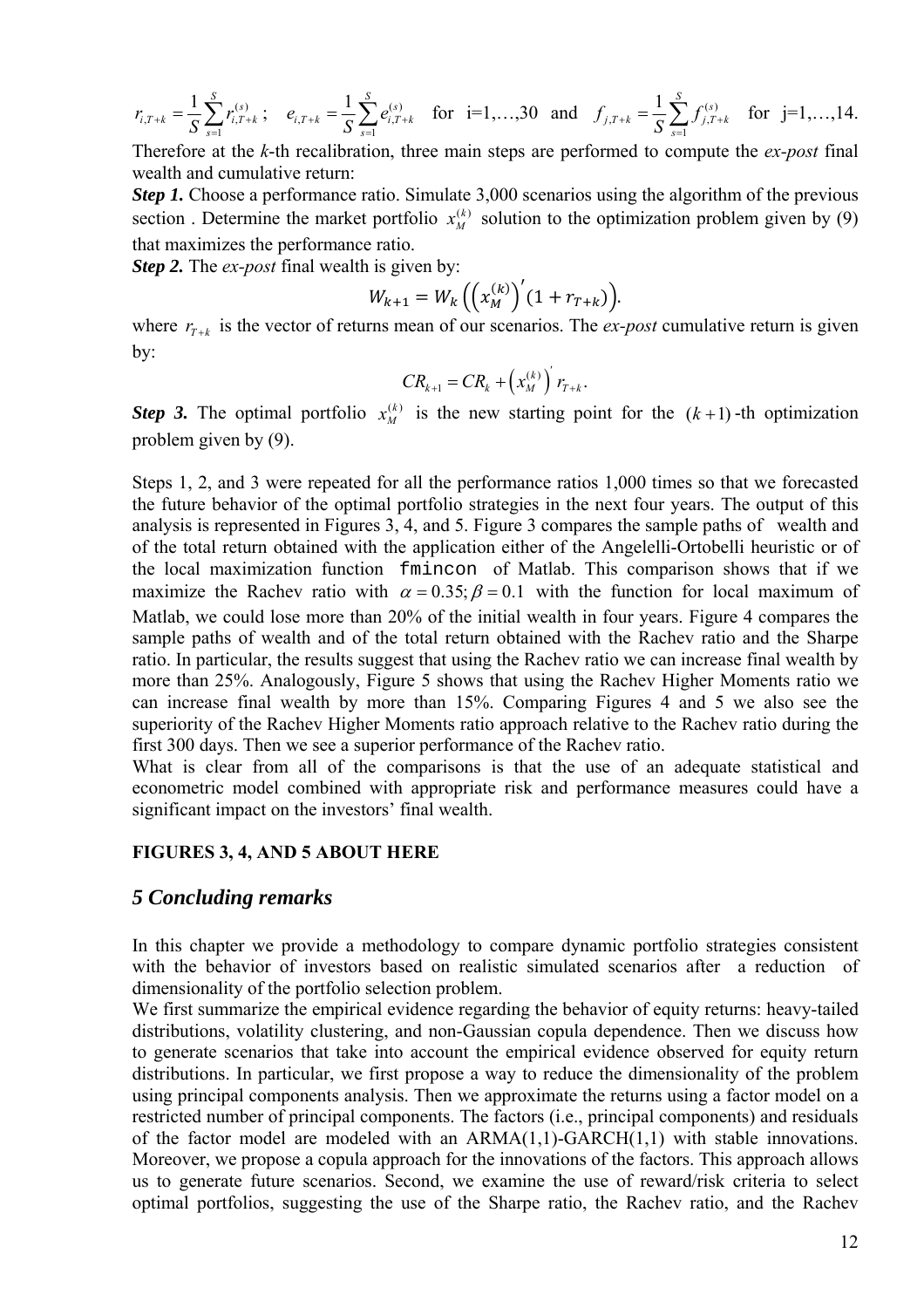Higher Moments Ratio**.** Finally, we provide an empirical comparison among final wealth and cumulative return processes obtained using the simulated data. The empirical comparison between the Sharpe ratio and the two Rachev ratios shows the greater predictable capacity of the latter.

# **References**

Angelelli, E., Ortobelli S. (2009). "American and European portfolio selection strategies: the Markovian approach". To appear as Chapter 5 in Financial Hedging, Novascience, New York.

Balzer, L.A. (2001). "Investment risk: a unified approach to upside and downside returns". In: Sortino F. and Satchell (Eds.) Managing downside risk in financial markets: theory practice and implementation, 103-156. Butterworth-Heinemann, Oxford.

Biglova, A., Kanamura, T., Rachev, S.T., Stoyanov S. (2008). "Modeling,risk assessment and portfolio optimization of energy futures". Investment Management and Financial Innovations 5(1), 17-31.

Biglova, A., Ortobelli, S., Rachev, S., Stoyanov, S. (2009). "A note on the impact of non linear reward and risk measures". To appear in Journal of Applied Functional Analysis.

Biglova, A., Ortobelli, S., Rachev, S., Stoyanov, S. (2004). "Different approaches to risk estimation in portfolio theory". Journal of Portfolio Management 31, 103-112.

Bollerslev, T. (1986). "Generalized autoregressive conditional heteroskedasticity". Journal of Econometrics 31, 307-327.

Box, G.E.P., Jenkins, G.M., Reindel, G.C. (1994). Time Series Analysis: Forecasting and Control. Third edition, Prentice Hall: San Fancisco.

Cherubini,U., Luciano, E., Vecchiato, W. (2004). Copula Methods in Finance. John Wiley & Sons, Hoboken.

Chopra, C., Ziemba, W. (1993). "The effect of errors in mean variances and covariances on optimal portfolio choice". Journal of Portfolio Management 19, 6-10.

Engle, R.F. (1982). "Autoregressive conditional heteroskedasticity with estimates of the variance of U.K. Inflation". Econometrica 50, 987-1008.

Fischer, T., (2003). "Risk capital allocation by coherent risk measures based on one-sided moments". Insurance: Mathematics and Economics 32 (1), 135-146.

Friedman, M., Savage, L. J.(1948). "The utility analysis of choices involving risk". Journal of Political Economy 56, 279-304.

Kondor, I., Pafka, S., Nagy, G. (2007). "Noise sensitivity of portfolio selection under various risk measures". Journal of Banking and Finance 31, 1545-1573.

Levy, M., Levy, H. (2002). "Prospect theory: much ado about nothing?". Management Science 48, 1334-1349.

Markowitz, H. M. (1952). "The utility of wealth". Journal of Political Economy 60, 151-158.

Ortobelli, S. Rachev, S., Shalit, H., Fabozzi, F. (2009). "Orderings and probability functionals consistent with preferences". Applied Mathematical Finance 16(1), 81-102

Papp, G., Pafka, S., Nowak, M.A., Kondor, I. (2005). "Random matrix filtering in portfolio optimization". ACTA Physica Polonica B 36, 2757-2765.

Rachev, S., Ortobelli, S., Stoyanov, S., Fabozzi, F. Biglova, A. (2008). "Desirable properties of an ideal risk measure in portfolio theory". International Journal of Theoretical and Applied Finance 11(1), 19-54.

Rachev, S.T., Mittnik, S. (2000). Stable Paretian Models in Finance. John Wiley & Sons, Chichester.

Rachev,S.T., Mittnik, S., Fabozzi, F.J., Focardi, S.M., Jasic, T. (2007). Financial Econometrics: From Basics to Advanced Modeling Techniques. John Wiley and Sons, New York.

Rachev, S.T., Menn, C., Fabozzi, F.J. (2005). Fat-tailed and Skewed Asset Return Distributions: Implications for Risk Management, Portfolio Selection, and Option Pricing. John Wiley & Sons, New York.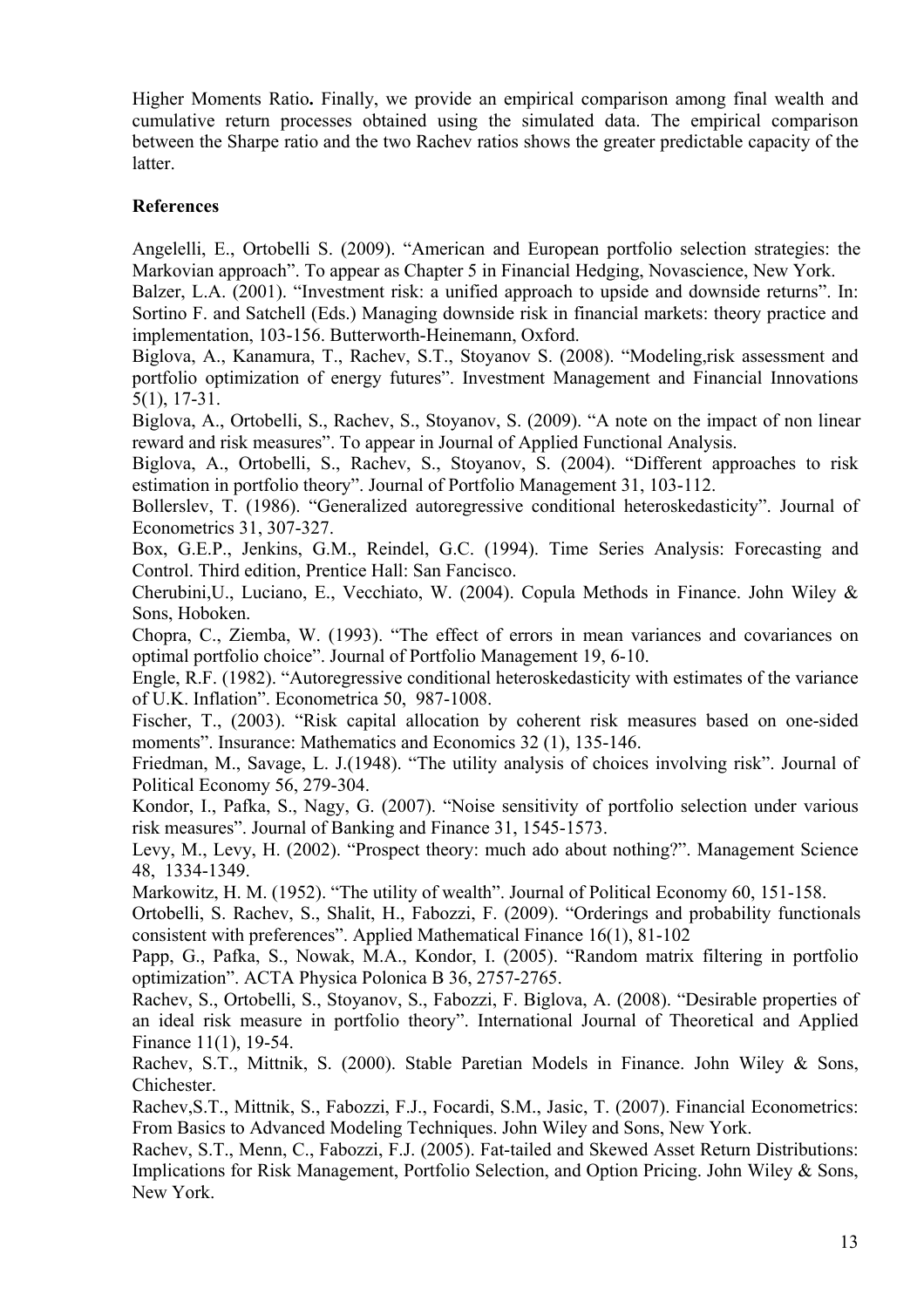Ross, S. (1978). "Mutual fund separation in financial theory-the separating distributions". Journal of Economic Theory 17, 254-286.

Samorodnitsky, G., Taqqu M.S. (1994). Stable Non-Gaussian Random Processes: Stochastic Models with Infinite Variance. CRC Press: New York.

Sharpe, W.F. (1994). "The Sharpe ratio". Journal of Portfolio Management. Fall, 45-58.

Sklar, A. (1959). "Fonctions de Réparitition à n dimensions et Leurs Marges" Publications de l'Institut de Statistique de Universitè de Paris, 8, 229-231.

Stoyanov, S., Rachev, S., Fabozzi, F. (2007). "Optimal financial portfolios". Applied Mathematical Finance 14(5), 401-436.

Sun,W., Rachev,S., Stoyanov,S., Fabozzi F.. (2008). "Multivariate skewed Student's t copula in analysis of nonlinear and asymmetric dependence in German equity market". Studies in Nonlinear Dynamics & Econometrics, Volume 12(2).

Tasche, D., (2000). "Risk contributions and performance measurement". Working Paper. TU München. http://www-m4.mathematik.tu-muenchen.de/m4/pers/tasche/riskcon.pdf.

Tversky, A. Kahneman, D. (1992). "Advances in prospect theory: Cumulative representation of uncertainty". Journal of Risk and Uncertainty 5, 297-323.

Zolatorev V M (1986). "One-dimensional stable distributions". Amer. Math. Soc. Transl. of Math. Monographs 65. RI. Transl. of the original 1983 Russian, Providence.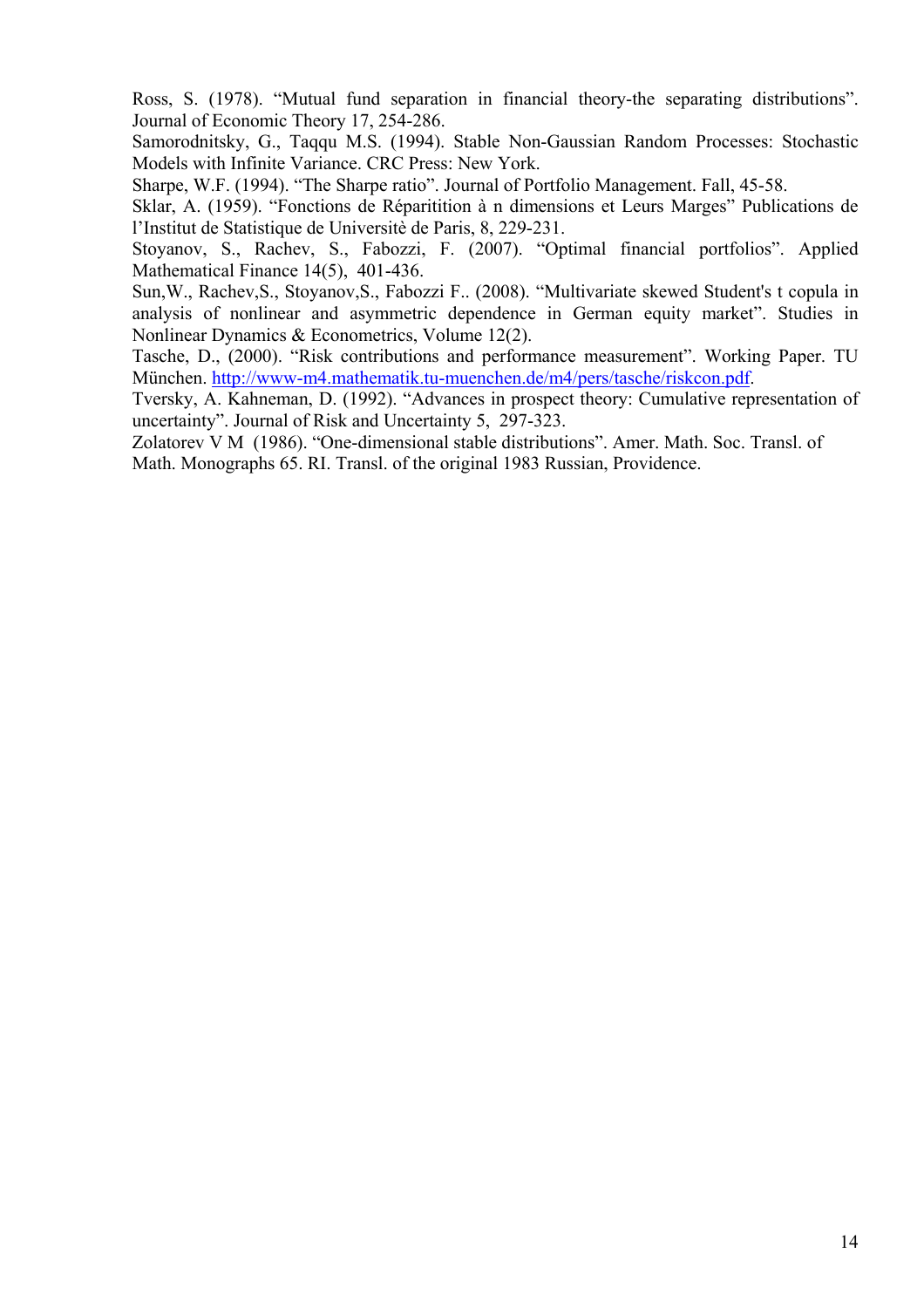**Table 1.** Percentage of the Total Variance Explained by a growing number of components based on the covariance matrix.

| Principal<br>component | Percentage<br>of variance<br>explained | Percentage<br>of total<br>variance<br>explained | <b>Principal</b><br>component | Percentage<br>of variance<br>explained | Percentage<br>of total<br>variance<br>explained |
|------------------------|----------------------------------------|-------------------------------------------------|-------------------------------|----------------------------------------|-------------------------------------------------|
| 1                      | 41.20                                  | 41.20                                           | 16                            | 1.71                                   | 84.11                                           |
| $\overline{2}$         | 5.33                                   | 46.53                                           | 17                            | 1.64                                   | 85.75                                           |
| 3                      | 4.52                                   | 51.05                                           | 18                            | 1.53                                   | 87.28                                           |
| 4                      | 4.08                                   | 55.14                                           | 19                            | 1.45                                   | 88.73                                           |
| 5                      | 3.82                                   | 58.95                                           | 20                            | 1.40                                   | 90.13                                           |
| 6                      | 3.24                                   | 62.19                                           | 21                            | 1.37                                   | 91.50                                           |
| 7                      | 2.84                                   | 65.03                                           | 22                            | 1.31                                   | 92.81                                           |
| 8                      | 2.72                                   | 67.75                                           | 23                            | 1.24                                   | 94.05                                           |
| 9                      | 2.63                                   | 70.38                                           | 24                            | 1.15                                   | 95.20                                           |
| 10                     | 2.37                                   | 72.75                                           | 25                            | 1.05                                   | 96.26                                           |
| 11                     | 2.14                                   | 74.89                                           | 26                            | 0.97                                   | 97.23                                           |
| 12                     | 2.03                                   | 76.92                                           | 27                            | 0.88                                   | 98.11                                           |
| 13                     | 1.90                                   | 78.82                                           | 28                            | 0.72                                   | 98.83                                           |
| 14                     | 1.83                                   | 80.65                                           | 29                            | 0.65                                   | 99.48                                           |
| 15                     | 1.75                                   | 82.40                                           | 30                            | 0.52                                   | 100.00                                          |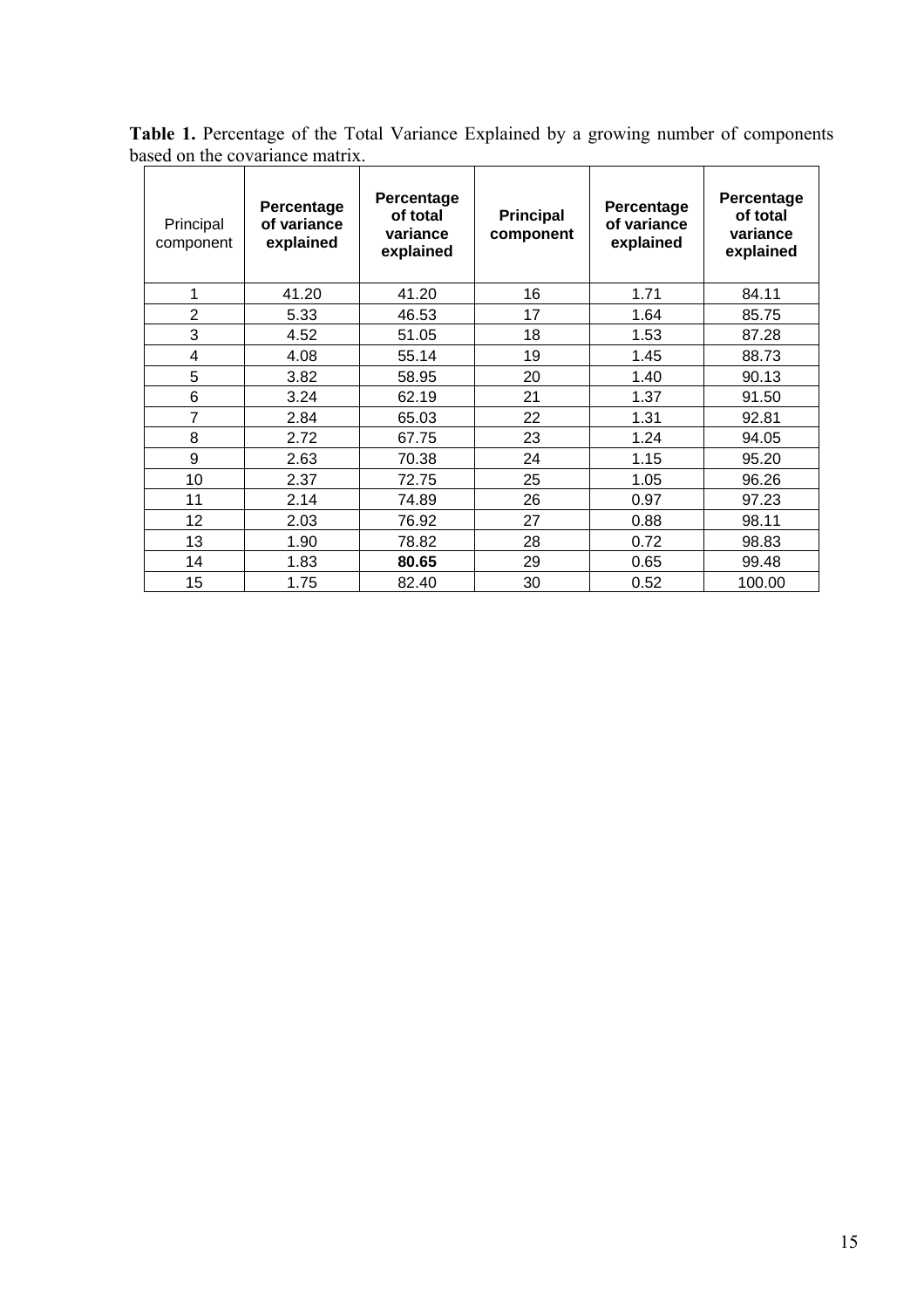|         | <b>MMM</b> | AA        | <b>AXP</b>  | T          | <b>BAC</b> | BA        | <b>CAT</b> | <b>CVX</b> | C           | KO         | <b>DD</b>  | <b>XOM</b> | GE         | <b>GM</b>  | <b>HPQ</b> |
|---------|------------|-----------|-------------|------------|------------|-----------|------------|------------|-------------|------------|------------|------------|------------|------------|------------|
| alpha   | 0.001%     | $-0.017%$ | $-0.004%$   | $-0.010%$  | 0.004%     | $-0.005%$ | 0.015%     | 0.012%     | $-0.022%$   | 0.003%     | $-0.004%$  | 0.013%     | $-0.019%$  | $-0.045%$  | 0.010%     |
| beta 1  | 0.528%     | 0.600%    | 0.660%      | 0.501%     | 0.522%     | 0.497%    | 0.552%     | 0.426%     | 0.643%      | 0.416%     | 0.531%     | 0.531%     | 0.619%     | 0.460%     | 0.427%     |
| beta 2  | $-0.061\%$ | 0.175%    | 0.082%      | $-0.189%$  | 0.116%     | 0.090%    | 0.172%     | $-0.165%$  | 0.152%      | $-0.326%$  | 0.021%     | $-0.223%$  | 0.029%     | 0.184%     | 0.262%     |
| beta 3  | 0.079%     | 0.392%    | -0.137%     | -0.139%    | -0.273%    | 0.146%    | 0.212%     | 0.411%     | -0.248%     | -0.053%    | 0.095%     | 0.370%     | $-0.028%$  | -0.146%    | 0.071%     |
| beta 4  | 0.004%     | $-0.122%$ | -0.121%     | 0.166%     | $-0.359%$  | 0.031%    | -0.078%    | -0.289%    | $-0.280%$   | 0.100%     | -0.037%    | $-0.230%$  | 0.010%     | -0.142%    | 0.331%     |
| beta 5  | 0.182%     | $-0.054%$ | $-0.035\%$  | $-0.310%$  | $-0.017%$  | 0.195%    | 0.080%     | $-0.180%$  | $-0.104%$   | 0.208%     | 0.090%     | -0.131%    | 0.028%     | 0.052%     | $-0.124%$  |
| beta 6  | -0.014%    | 0.063%    | -0.026%     | 0.252%     | 0.009%     | 0.031%    | -0.052%    | 0.062%     | -0.036%     | 0.135%     | -0.012%    | 0.053%     | $-0.055\%$ | 0.066%     | -0.020%    |
| beta 7  | 0.057%     | $-0.202%$ | 0.019%      | $-0.221%$  | 0.074%     | $-0.242%$ | $-0.032\%$ | 0.148%     | 0.083%      | 0.189%     | $-0.033\%$ | 0.156%     | -0.013%    | $-0.085\%$ | 0.117%     |
| beta 8  | $-0.083%$  | 0.020%    | 0.009%      | $-0.068%$  | 0.010%     | 0.185%    | -0.043%    | $-0.024%$  | 0.008%      | -0.033%    | $-0.047%$  | $-0.040%$  | 0.019%     | $-0.018%$  | 0.120%     |
| beta 9  | 0.118%     | -0.058%   | -0.028%     | 0.093%     | 0.000%     | 0.114%    | 0.117%     | $-0.100%$  | 0.003%      | 0.027%     | 0.076%     | -0.052%    | 0.078%     | -0.059%    | -0.169%    |
| beta 10 | 0.001%     | -0.194%   | 0.070%      | $-0.020\%$ | 0.057%     | 0.152%    | $-0.106%$  | 0.016%     | 0.067%      | 0.150%     | $-0.050\%$ | 0.007%     | 0.037%     | -0.017%    | 0.143%     |
| beta 11 | 0.118%     | 0.155%    | 0.010%      | $-0.026%$  | $-0.052%$  | $-0.327%$ | 0.148%     | $-0.102%$  | $-0.033%$   | 0.072%     | 0.083%     | $-0.096%$  | 0.074%     | 0.169%     | 0.001%     |
| beta 12 | 0.021%     | 0.069%    | -0.107%     | 0.026%     | -0.002%    | 0.004%    | -0.078%    | -0.010%    | -0.052%     | 0.193%     | 0.088%     | -0.004%    | $-0.082%$  | 0.419%     | 0.181%     |
| beta 13 | 0.069%     | 0.058%    | -0.076%     | 0.027%     | 0.093%     | 0.015%    | $-0.020\%$ | -0.061%    | -0.010%     | -0.165%    | 0.087%     | -0.040%    | 0.017%     | 0.017%     | -0.051%    |
| beta 14 | 0.128%     | 0.193%    | 0.010%      | 0.033%     | 0.068%     | $-0.105%$ | 0.097%     | $-0.105%$  | 0.072%      | 0.114%     | 0.131%     | $-0.092%$  | 0.025%     | $-0.438%$  | 0.272%     |
|         |            |           |             |            |            |           |            |            |             |            |            |            |            |            |            |
|         | HD         | IBM       | <b>INTC</b> | JNJ        | <b>JPM</b> | KFT       | <b>MCD</b> | <b>MRK</b> | <b>MSFT</b> | <b>PFE</b> | PG         | <b>UTX</b> | VZ         | <b>WMT</b> | <b>DIS</b> |
| alpha   | $-0.018%$  | -0.003%   | $-0.012%$   | 0.006%     | 0.001%     | 0.001%    | 0.016%     | $-0.018%$  | -0.007%     | -0.019%    | 0.019%     | 0.007%     | -0.012%    | 0.004%     | -0.001%    |
| beta 1  | 0.585%     | 0.444%    | 0.670%      | 0.434%     | 0.646%     | 0.287%    | 0.374%     | 0.309%     | 0.543%      | 0.516%     | 0.411%     | 0.554%     | 0.491%     | 0.469%     | 0.528%     |
| beta 2  | 0.121%     | 0.067%    | 0.156%      | -0.324%    | 0.152%     | -0.188%   | -0.020%    | -0.339%    | 0.024%      | -0.270%    | $-0.294%$  | 0.138%     | $-0.165%$  | -0.014%    | 0.095%     |
| beta 3  | $-0.158%$  | 0.017%    | 0.050%      | $-0.048%$  | $-0.251%$  | $-0.135%$ | 0.010%     | $-0.087%$  | 0.034%      | -0.079%    | -0.034%    | 0.140%     | -0.109%    | -0.093%    | 0.023%     |
| beta 4  | 0.085%     | 0.184%    | 0.408%      | 0.032%     | $-0.239%$  | $-0.036%$ | 0.052%     | $-0.008%$  | 0.259%      | -0.037%    | 0.050%     | 0.009%     | 0.170%     | 0.105%     | 0.131%     |
| beta 5  | 0.172%     | -0.103%   | -0.057%     | 0.060%     | -0.129%    | 0.182%    | 0.196%     | $-0.106%$  | -0.079%     | 0.005%     | 0.184%     | 0.171%     | -0.281%    | 0.079%     | -0.023%    |
| beta 6  | 0.001%     | $-0.043%$ | -0.043%     | $-0.142%$  | 0.013%     | 0.330%    | 0.047%     | $-0.360%$  | -0.049%     | -0.281%    | 0.063%     | $-0.026%$  | 0.179%     | -0.011%    | $-0.041%$  |
| beta 7  | 0.049%     | 0.092%    | 0.267%      | 0.025%     | 0.076%     | 0.050%    | $-0.223%$  | $-0.161%$  | 0.129%      | $-0.085%$  | 0.094%     | $-0.132%$  | $-0.199%$  | 0.028%     | $-0.109%$  |
| beta 8  | -0.209%    | 0.036%    | 0.086%      | $-0.025%$  | 0.047%     | 0.399%    | -0.185%    | 0.218%     | -0.002%     | -0.005%    | $-0.081%$  | 0.101%     | $-0.092%$  | $-0.167%$  | 0.031%     |
| beta 9  | $-0.056%$  | -0.013%   | $-0.045%$   | 0.101%     | $-0.009%$  | $-0.124%$ | $-0.475%$  | $-0.142%$  | -0.018%     | -0.002%    | 0.065%     | 0.160%     | 0.083%     | 0.003%     | 0.057%     |
| beta 10 | -0.318%    | $-0.040%$ | $-0.018%$   | 0.045%     | 0.072%     | $-0.216%$ | 0.181%     | $-0.108%$  | $-0.017%$   | -0.051%    | 0.121%     | 0.094%     | 0.021%     | $-0.205%$  | 0.087%     |
| beta 11 | -0.191%    | 0.087%    | $0.000\%$   | 0.148%     | -0.017%    | 0.060%    | 0.027%     | $-0.034%$  | -0.101%     | 0.003%     | $-0.030%$  | -0.106%    | $-0.007\%$ | -0.188%    | 0.170%     |
| beta 12 | $-0.007\%$ | $-0.183%$ | 0.056%      | $-0.205%$  | $-0.019%$  | -0.150%   | $-0.142%$  | 0.207%     | $-0.027%$   | $-0.061%$  | 0.140%     | 0.018%     | 0.016%     | $-0.022%$  | -0.193%    |
| beta 13 | $-0.196%$  | 0.066%    | 0.110%      | 0.002%     | $-0.007%$  | 0.033%    | 0.066%     | $-0.141%$  | 0.102%      | 0.197%     | 0.084%     | 0.025%     | 0.019%     | 0.010%     | $-0.346%$  |

**Table 2. Estimated Coefficients alpha and betas of the factor model**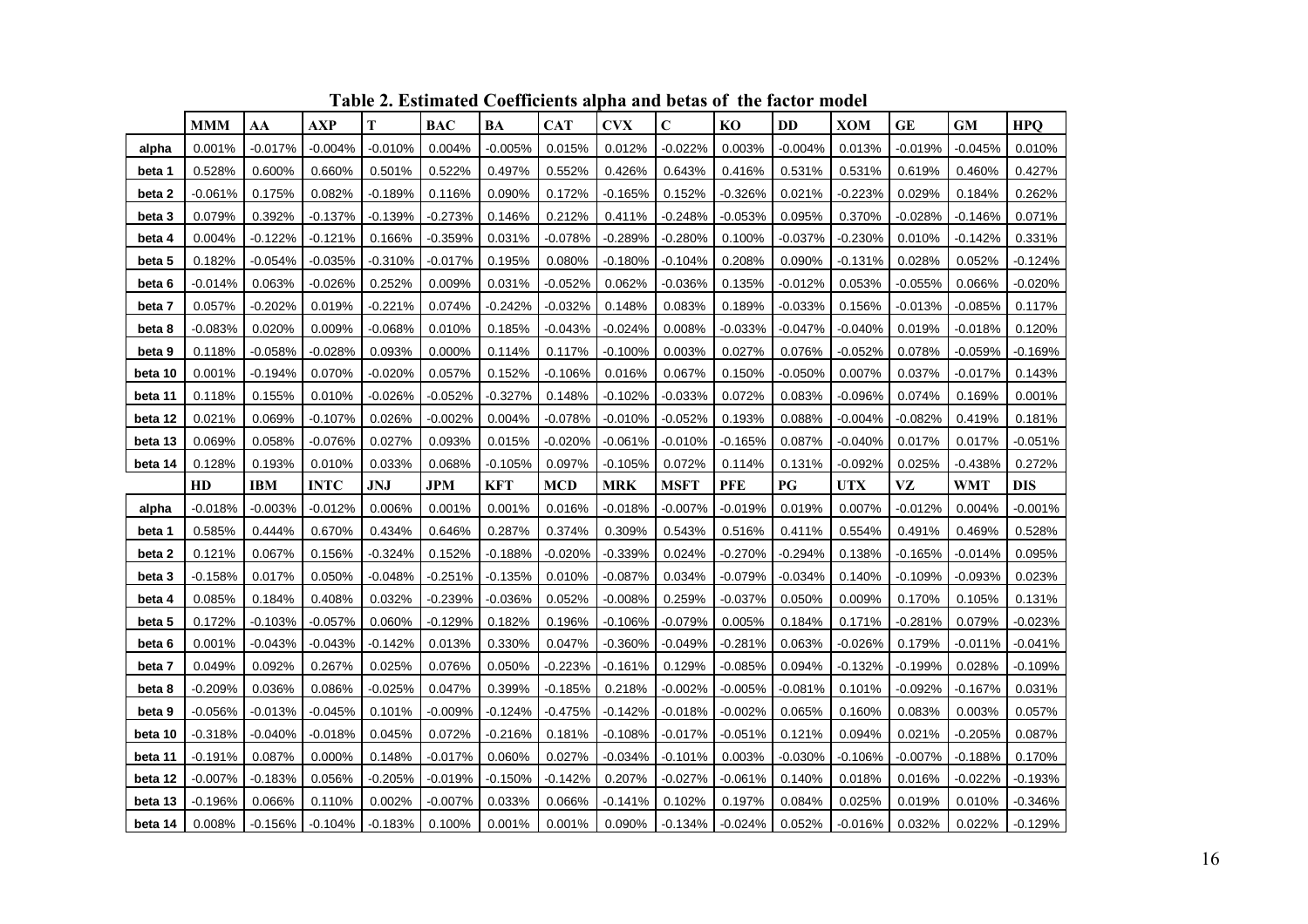| coefficients | <b>Factor 1</b> | <b>Factor 2</b> | <b>Factor 3</b> | <b>Factor 4</b> | Factor 5   | <b>Factor</b> 6 | <b>Factor 7</b> |
|--------------|-----------------|-----------------|-----------------|-----------------|------------|-----------------|-----------------|
| $a_{j,0}$    | 0.02689         | 0.01643         | 0.01538         | 0.00421         | 0.04306    | 0.02288         | $-0.03331$      |
| $a_{j,1}$    | 0.25134         | 0.12943         | $-0.20296$      | 0.13580         | $-0.26676$ | $-0.35932$      | $-0.36273$      |
| $b_{j,1}$    | $-0.32185$      | $-0.03155$      | 0.25612         | $-0.12642$      | 0.27020    | 0.40564         | 0.37829         |
| $c_{j,0}$    | 0.00656         | 0.01864         | 0.01248         | 0.00470         | 0.00000    | 0.17677         | 0.00294         |
| $c_{j,1}$    | 0.91919         | 0.86903         | 0.90736         | 0.93934         | 0.95628    | 0.71501         | 0.96956         |
| $d_{j,1}$    | 0.07633         | 0.11862         | 0.07947         | 0.05868         | 0.04372    | 0.10935         | 0.02775         |

**Table 3.** Maximum likelihood estimates of ARMA(1,1)-GARCH(1,1) parameters for the 14 factors.

| coefficients | Factor 8   | Factor 9   | Factor10   | Factor11   | Factor12   | Factor <sub>13</sub> | Factor14   |
|--------------|------------|------------|------------|------------|------------|----------------------|------------|
| $a_{j,0}$    | 0.00197    | $-0.01988$ | 0.00786    | 0.00034    | 0.00047    | $-0.01269$           | $-0.01689$ |
| $a_{j,1}$    | 0.77222    | $-0.60207$ | $-0.03102$ | $-0.50587$ | 0.94011    | $-0.60657$           | 0.01424    |
| $b_{j,1}$    | $-0.79557$ | 0.64574    | 0.04524    | 0.46606    | $-0.93076$ | 0.62172              | 0.03502    |
| $c_{j,0}$    | 0.00428    | 0.00927    | 0.00353    | 0.00665    | 0.01316    | 0.02258              | 0.01895    |
| $c_{j,1}$    | 0.98033    | 0.95180    | 0.97129    | 0.96058    | 0.94889    | 0.91950              | 0.93939    |
| $d_{j,1}$    | 0.01504    | 0.03947    | 0.02580    | 0.03321    | 0.03883    | 0.05879              | 0.04197    |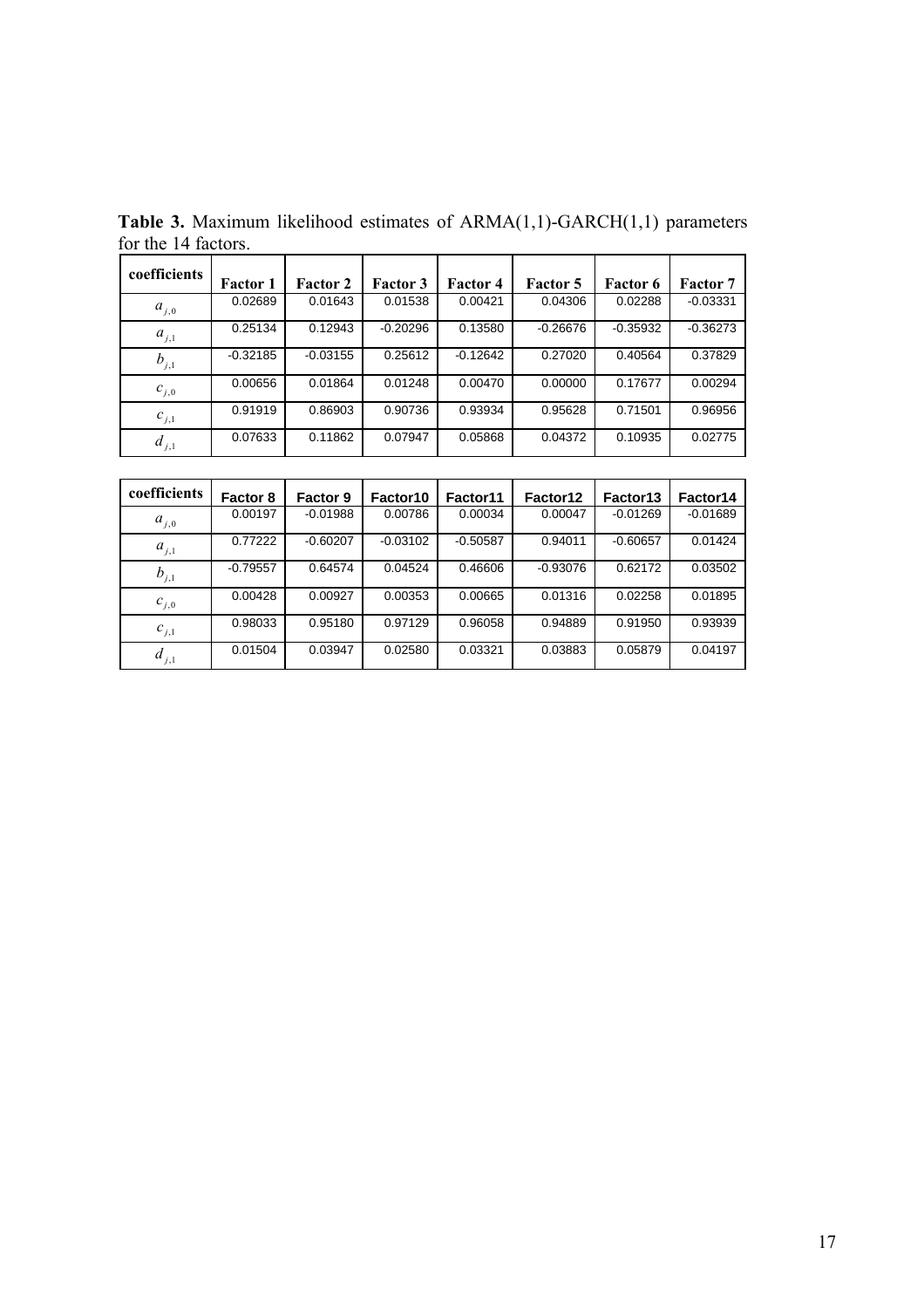|              | F <sub>1</sub>  | F <sub>2</sub> | F <sub>3</sub> | F 4      | F <sub>5</sub> | F <sub>6</sub> | F <sub>7</sub> | F <sub>8</sub> | F <sub>9</sub> | F 10     | F 11     | F 12     | F 13     | F14             |
|--------------|-----------------|----------------|----------------|----------|----------------|----------------|----------------|----------------|----------------|----------|----------|----------|----------|-----------------|
| γ            | $-7.19%$        | 3.29%          | $-17.5%$       | $-4.22%$ | 3.95%          | 9.66%          | 2.17%          | $-10.66%$      | 1.72%          | 0.03%    | 2.33%    | $-2.68%$ | 1.06%    | $-5.87%$        |
| μ            | $-2.11%$        | $-18.3%$       | 39.68%         | 21.77%   | $-9.50%$       | $-16.2%$       | 7.76%          | 7.56%          | $-6.6%$        | $-5.93%$ | $-11.9%$ | $-9.34%$ | $-0.81%$ | 19.07%          |
| $\mathcal V$ |                 |                |                |          |                |                |                | 5              |                |          |          |          |          |                 |
|              | Matrix $\Sigma$ |                |                |          |                |                |                |                |                |          |          |          |          |                 |
|              | F <sub>1</sub>  | F <sub>2</sub> | F <sub>3</sub> | F4       | F <sub>5</sub> | F <sub>6</sub> | F <sub>7</sub> | F <sub>8</sub> | F <sub>9</sub> | F 10     | F 11     | F 12     | F 13     | F <sub>14</sub> |
|              | 72.06%          | 47.54%         | $-35.8%$       | $-41.1%$ | $-28.0%$       | 8.48%          | 8.98%          | 11.54%         | $-20.9%$       | 6.68%    | 7.11%    | 29.45%   | 9.01%    | $-14.8%$        |
| 2            | 47.54%          | 70.38%         | $-33.2%$       | $-34.7%$ | $-11.3%$       | 2.82%          | 16.89%         | 3.54%          | $-10.6%$       | 5.87%    | 11.99%   | 23.04%   | 14.53%   | $-23.9%$        |
| 3            | $-35.8%$        | $-33.2%$       | 71.18%         | 39.25%   | 13.87%         | 10.64%         | $-12.5%$       | $-3.49%$       | 8.46%          | $-15.2%$ | 14.68%   | $-14.2%$ | 11.15%   | 12.07%          |
| 4            | $-41.1%$        | $-34.7%$       | 39.25%         | 77.07%   | 17.14%         | 0.25%          | $-2.98%$       | $-4.41%$       | 3.65%          | $-7.37%$ | $-1.15%$ | $-24.9%$ | $-2.04%$ | 13.57%          |
| 5            | $-28.0%$        | $-11.3%$       | 13.87%         | 17.14%   | 77.56%         | $-1.59%$       | $-18.1%$       | $-21.0%$       | 10.39%         | $-8.26%$ | 1.86%    | $-5.26%$ | $-0.69%$ | $-14.5%$        |
| 6            | 8.48%           | 2.82%          | 10.64%         | 0.25%    | $-1.59%$       | 57.56%         | $-1.83%$       | $-15.8%$       | 5.43%          | $-1.54%$ | 6.92%    | $-0.13%$ | 13.64%   | $-12.7%$        |
| 7            | 8.98%           | 16.89%         | $-12.5%$       | $-2.98%$ | $-18.1%$       | $-1.83%$       | 70.42%         | 2.48%          | $-12.5%$       | 13.65%   | $-4.07%$ | $-13.4%$ | 7.58%    | 10.50%          |
| 8            | 11.54%          | 3.54%          | $-3.49%$       | $-4.41%$ | $-21.0%$       | $-15.8%$       | 2.48%          | 62.45%         | $-8.60%$       | 14.39%   | $-2.50%$ | 6.44%    | $-3.28%$ | 10.94%          |
| 9            | $-20.9%$        | $-10.6%$       | 8.46%          | 3.65%    | 10.39%         | 5.43%          | $-12.5%$       | $-8.60%$       | 61.14%         | $-6.05%$ | $-5.60%$ | $-14.3%$ | $-0.76%$ | 6.40%           |
| 10           | 6.68%           | 5.87%          | $-15.2%$       | $-7.37%$ | $-8.26%$       | $-1.54%$       | 13.65%         | 14.39%         | $-6.05%$       | 70.92%   | $-20.4%$ | $-18.4%$ | $-0.06%$ | 14.32%          |
| 11           | 7.11%           | 11.99%         | 14.68%         | $-1.15%$ | 1.86%          | 6.92%          | $-4.07%$       | $-2.50%$       | $-5.60%$       | $-20.4%$ | 66.84%   | 28.08%   | 12.74%   | $-15.2%$        |
| 12           | 29.45%          | 23.04%         | $-14.1%$       | $-24.9%$ | $-5.26%$       | $-0.13%$       | $-13.4%$       | 6.44%          | $-14.3%$       | $-18.4%$ | 28.08%   | 70.98%   | 8.16%    | $-45.0%$        |
| 13           | 9.01%           | 14.53%         | 11.15%         | $-2.04%$ | $-0.69%$       | 13.64%         | 7.58%          | $-3.28%$       | $-0.76%$       | $-0.06%$ | 12.74%   | 8.16%    | 63.76%   | $-15%$          |
| 14           | $-14.8%$        | $-23.9%$       | 12.07%         | 13.57%   | $-14.5%$       | $-12.7%$       | 10.50%         | 10.94%         | 6.40%          | 14.32%   | $-15.2%$ | $-45.0%$ | $-15.%$  | 70.70%          |

**Table 4.** Maximum likelihood estimate of parameters of the skewed Student's *t* distribution for the 14 factors.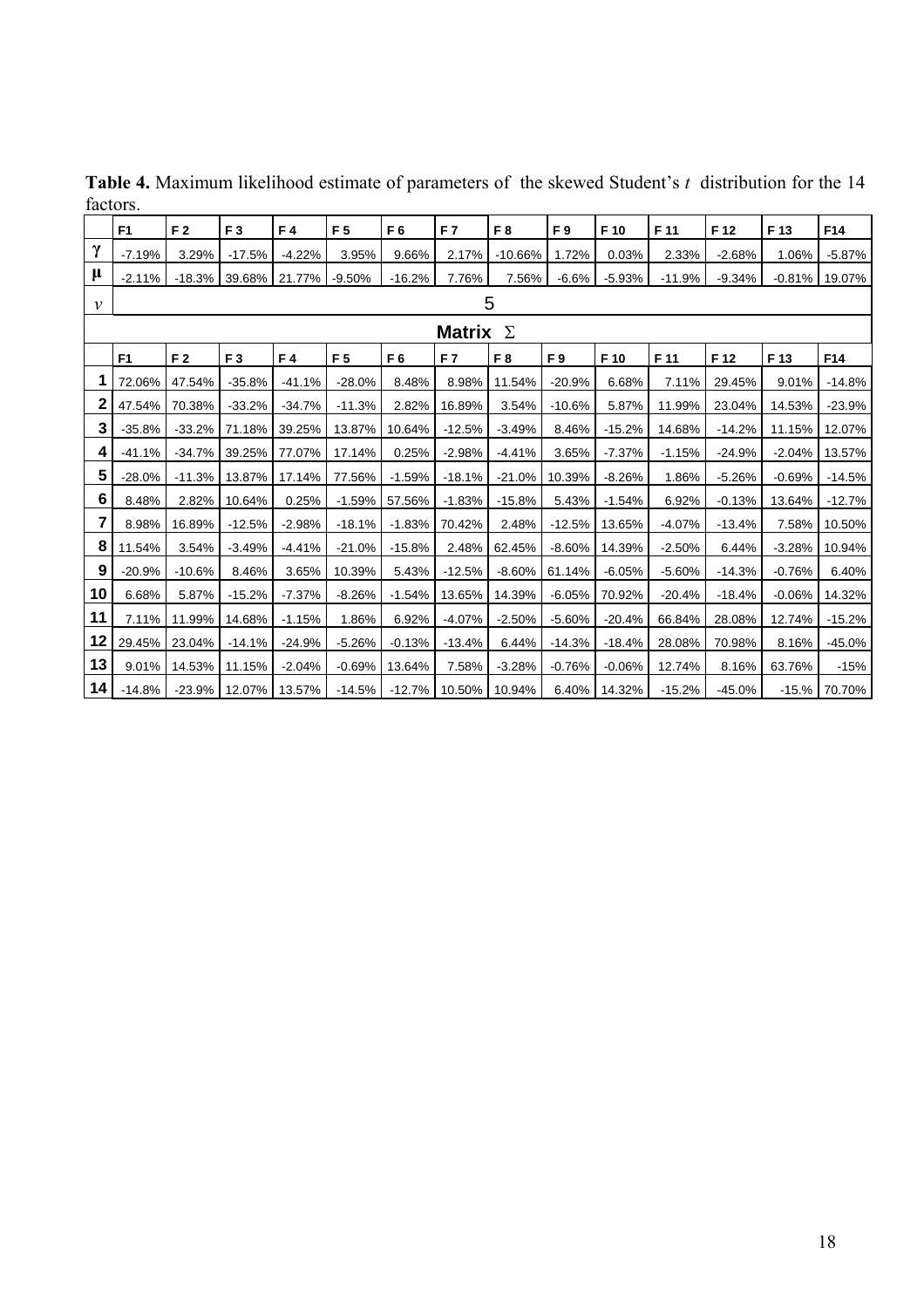

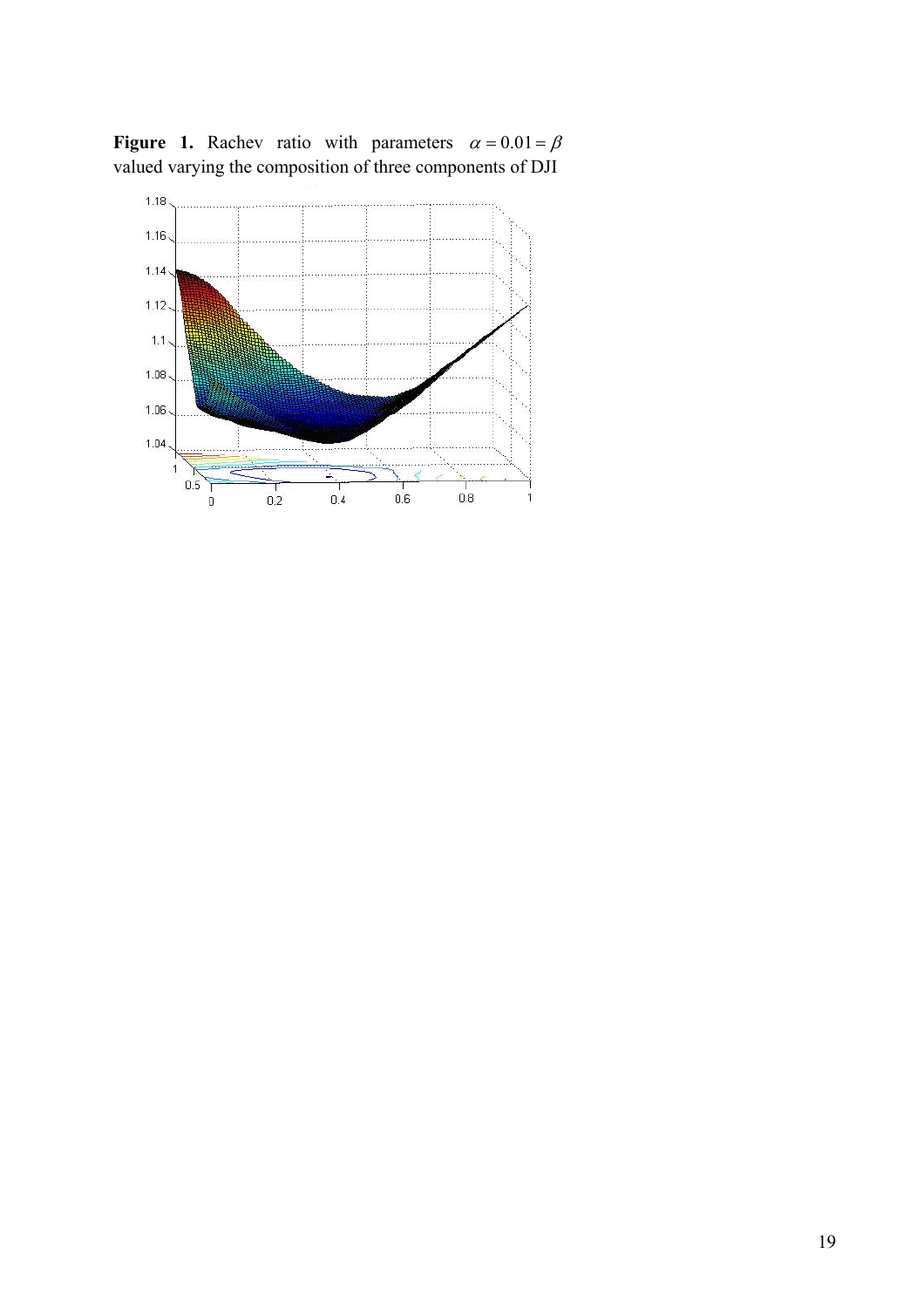

**Figure 2.** Rachev Higher Moments Ratio Rachev ratio valued varying the composition of three components of DJI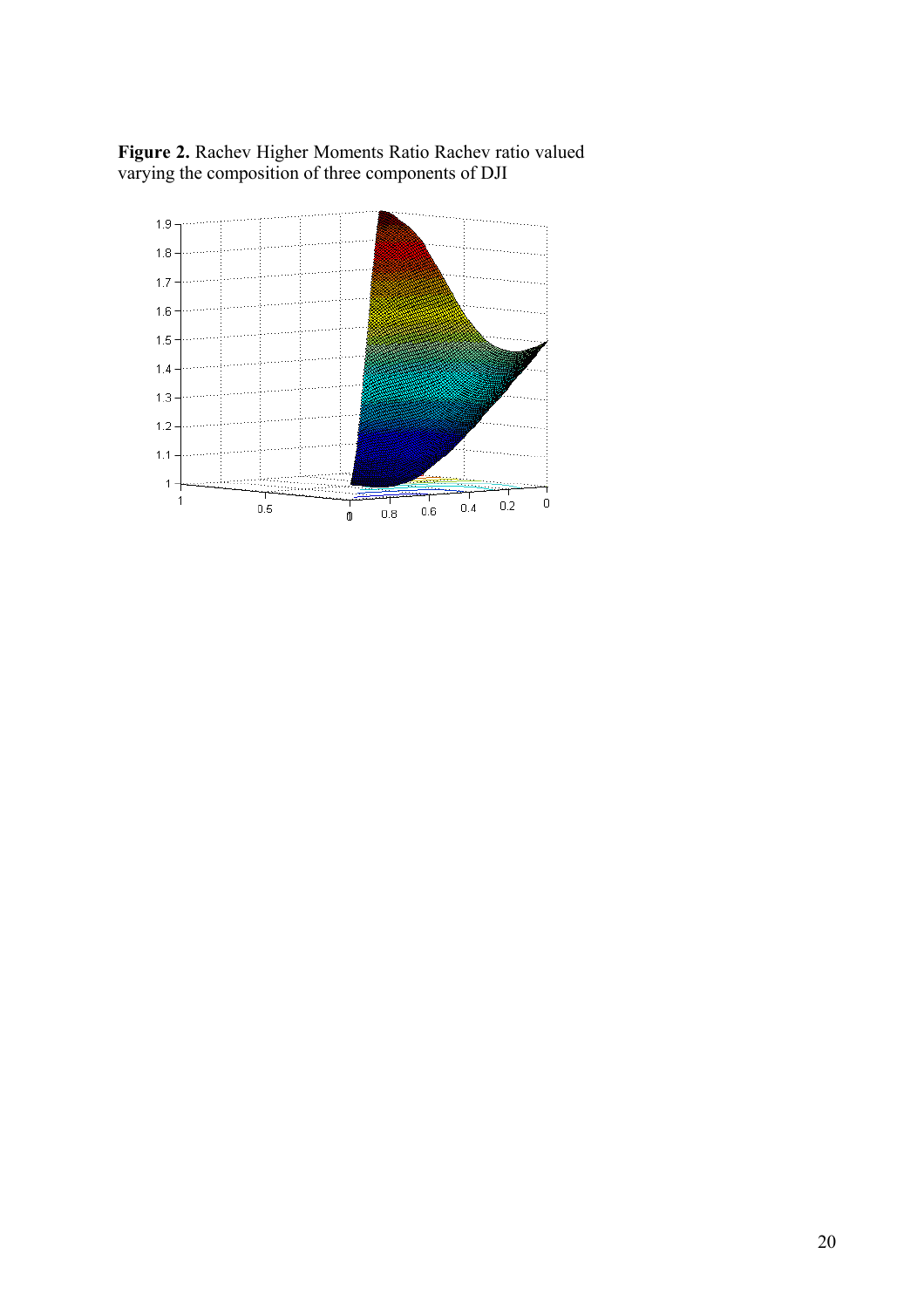Figure 3. Final wealth and total return realized in 1000 days using the Rachev ratio with parameters  $\alpha = 0.35$ ;  $\beta = 0.1$  and maximizing it either with the Angelelli-Ortobelli heuristic or the function fmincon of Matlab.

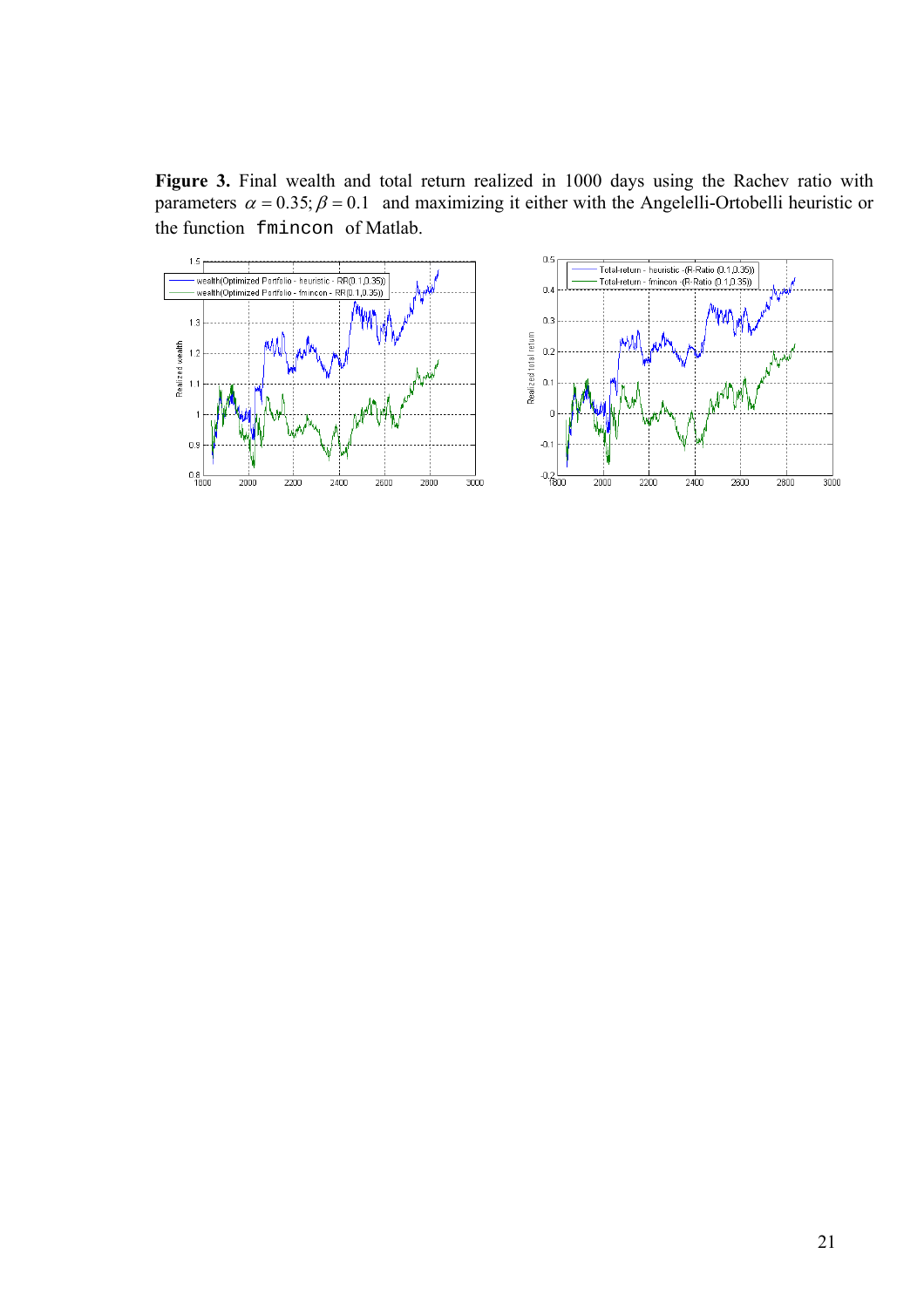**Figure 4.** Final wealth and total return realized in 1000 days using either the Rachev ratio with parameters  $\alpha = 0.35$ ;  $\beta = 0.1$  or the Sharpe ratio.